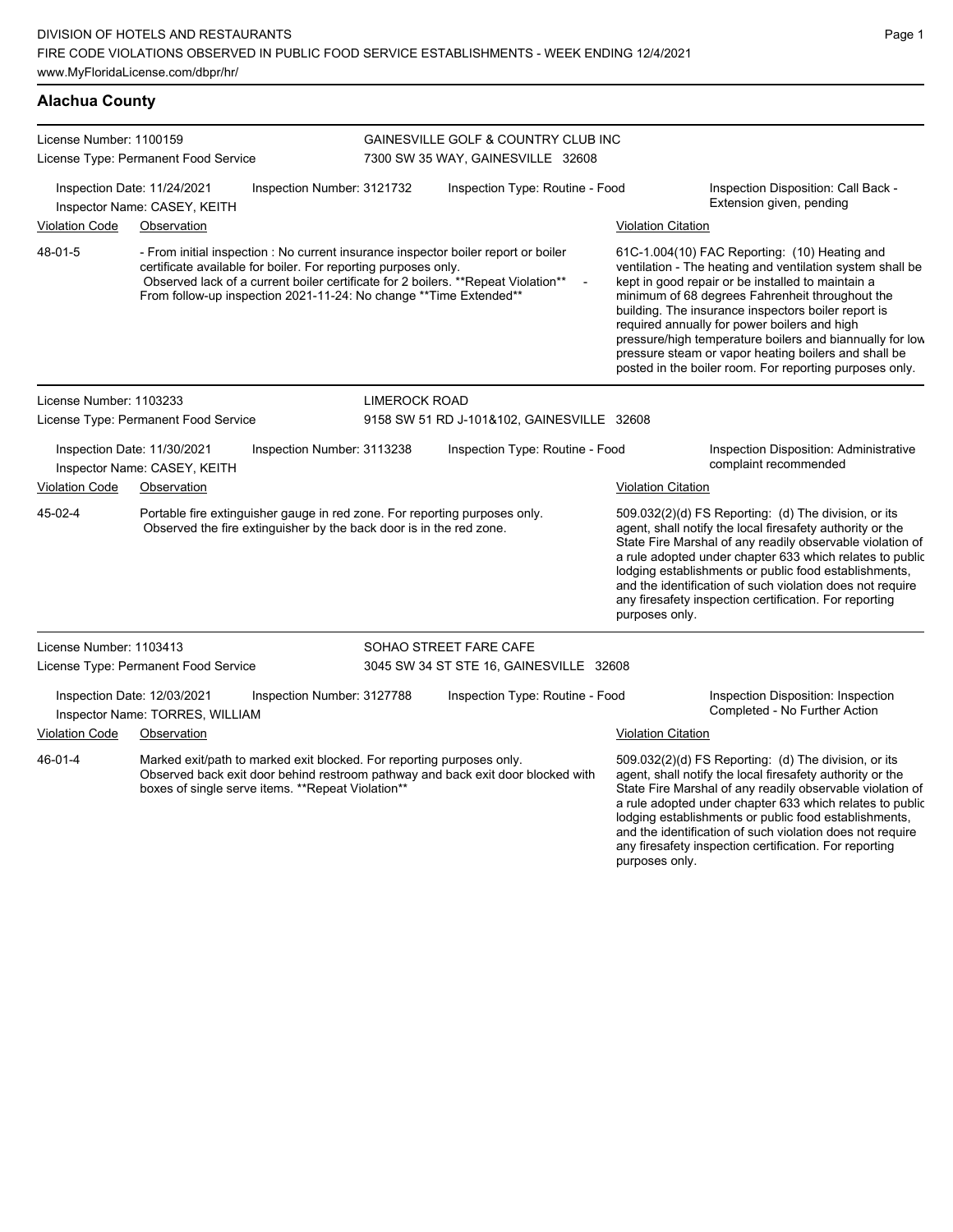### **Brevard County**

| License Number: 1505423<br>License Type: Permanent Food Service |                                                             |                            | CHINA PARK | 2301 SR 524 #115, COCOA 32926                                                                                                                                           |                           |                                                                                                                   |
|-----------------------------------------------------------------|-------------------------------------------------------------|----------------------------|------------|-------------------------------------------------------------------------------------------------------------------------------------------------------------------------|---------------------------|-------------------------------------------------------------------------------------------------------------------|
|                                                                 | Inspection Date: 11/29/2021<br>Inspector Name: FRANZ, LINDA | Inspection Number: 3171463 |            | Inspection Type: Complaint Full                                                                                                                                         |                           | Inspection Disposition: Inspection<br>Completed - No Further Action                                               |
| <b>Violation Code</b>                                           | Observation                                                 |                            |            |                                                                                                                                                                         | <b>Violation Citation</b> |                                                                                                                   |
| 46-01-4                                                         |                                                             |                            |            | Marked exit/path to marked exit blocked. For reporting purposes only. Entrance<br>and exit structure built to block entry for guest, bolted into place and not movable. |                           | 509.032(2)(d) FS Reporting: (d) The division, or its<br>agent, shall notify the local firesafety authority or the |

State Fire Marshal of any readily observable violation of a rule adopted under chapter 633 which relates to public lodging establishments or public food establishments, and the identification of such violation does not require any firesafety inspection certification. For reporting purposes only.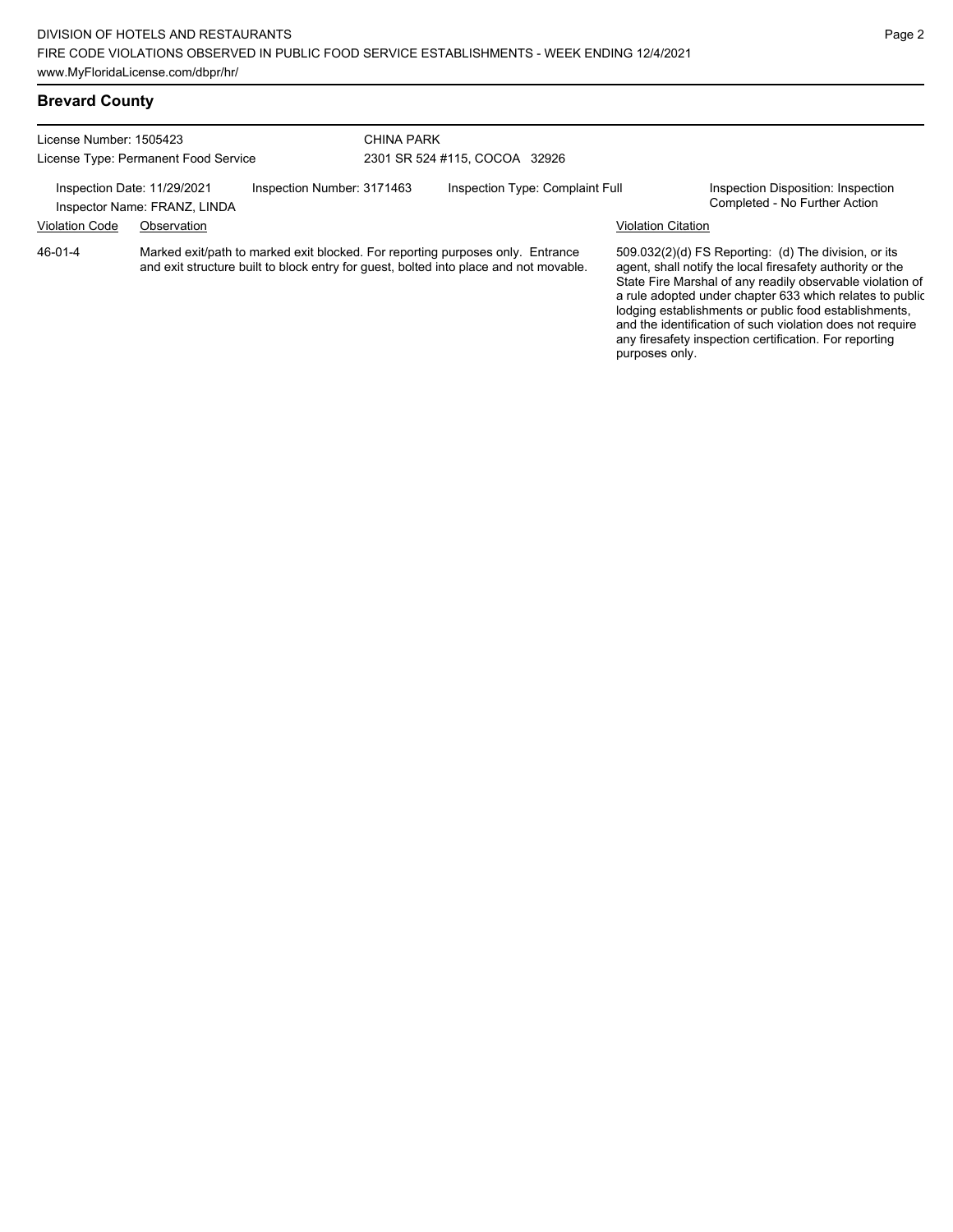**Broward County** License Number: 1622103 License Type: Permanent Food Service PANERA BREAD #4717 4328 N SR 7, CORAL SPRINGS 33067 Inspection Date: 11/30/2021 Inspection Number: 3151224 Inspection Type: Routine - Food Inspection Disposition: Inspection Inspector Name: LEWIS, LYNDEN Violation Code Observation Violation Citation Portable fire extinguisher missing from its designated location. For reporting purposes only. Observed at back door fire extinguisher on floor. 509.032(2)(d) FS Reporting: (d) The division, or its agent, shall notify the local firesafety authority or the State Fire Marshal of any readily observable violation of a rule adopted under chapter 633 which relates to public lodging establishments or public food establishments, and the identification of such violation does not require any firesafety inspection certification. For reporting purposes only. 45-05-4 License Number: 1653167 License Type: Mobile Food Dispensing Vehicle TRAVELIN' BONES BBQ 2083 N POWERLINE RD , STE 4, POMPANO BEACH 33069 Inspection Date: 12/03/2021 Inspection Number: 1242627 Inspection Type: Routine - Food Inspection Disposition: Inspection Inspector Name: GOODWIN, NICHOLAS **Completed - No Further Action** Violation Code Observation Violation Citation Portable fire extinguisher gauge in red zone. For reporting purposes only. 609.032(2)(d) FS Reporting: (d) The division, or its agent, shall notify the local firesafety authority or the State Fire Marshal of any readily observable violation of a rule adopted under chapter 633 which relates to public lodging establishments or public food establishments, and the identification of such violation does not require any firesafety inspection certification. For reporting purposes only. 45-02-4

#### License Number: 1622712 License Type: Permanent Food Service WAYBACK BURGERS 4690 N SR 7 STE 103, COCONUT CREEK 33073 Inspection Date: 11/30/2021 Inspection Number: 3173133 Inspection Type: Complaint Full Inspection Disposition: Emergency Inspector Name: GRAY, ANTHONY **Inspector Name: GRAY, ANTHONY** Violation Code Observation Violation Citation Marked exit/path to marked exit blocked. For reporting purposes only. -Observed exit door blocked with garbage and cardboard boxes. 509.032(2)(d) FS Reporting: (d) The division, or its agent, shall notify the local firesafety authority or the State Fire Marshal of any readily observable violation of a rule adopted under chapter 633 which relates to public lodging establishments or public food establishments, and the identification of such violation does not require any firesafety inspection certification. For reporting purposes only. 46-01-4 License Number: 1613087 License Type: Permanent Food Service DOMINO'S PIZZA 4910 1331 SUNSET STRIP, SUNRISE 33313-6111 Inspection Date: 12/01/2021 Inspection Number: 3132179 Inspection Type: Routine - Food Inspection Disposition: Inspection Completed - No Further Action Inspector Name: ROGERS, VERNEL Violation Code Observation Violation Citation Marked exit/path to marked exit blocked. For reporting purposes only. Observed main kitchen exit door being blocked by trash can and empty boxes. 509.032(2)(d) FS Reporting: (d) The division, or its agent, shall notify the local firesafety authority or the State Fire Marshal of any readily observable violation of a rule adopted under chapter 633 which relates to public lodging establishments or public food establishments, and the identification of such violation does not require any firesafety inspection certification. For reporting purposes only. 46-01-4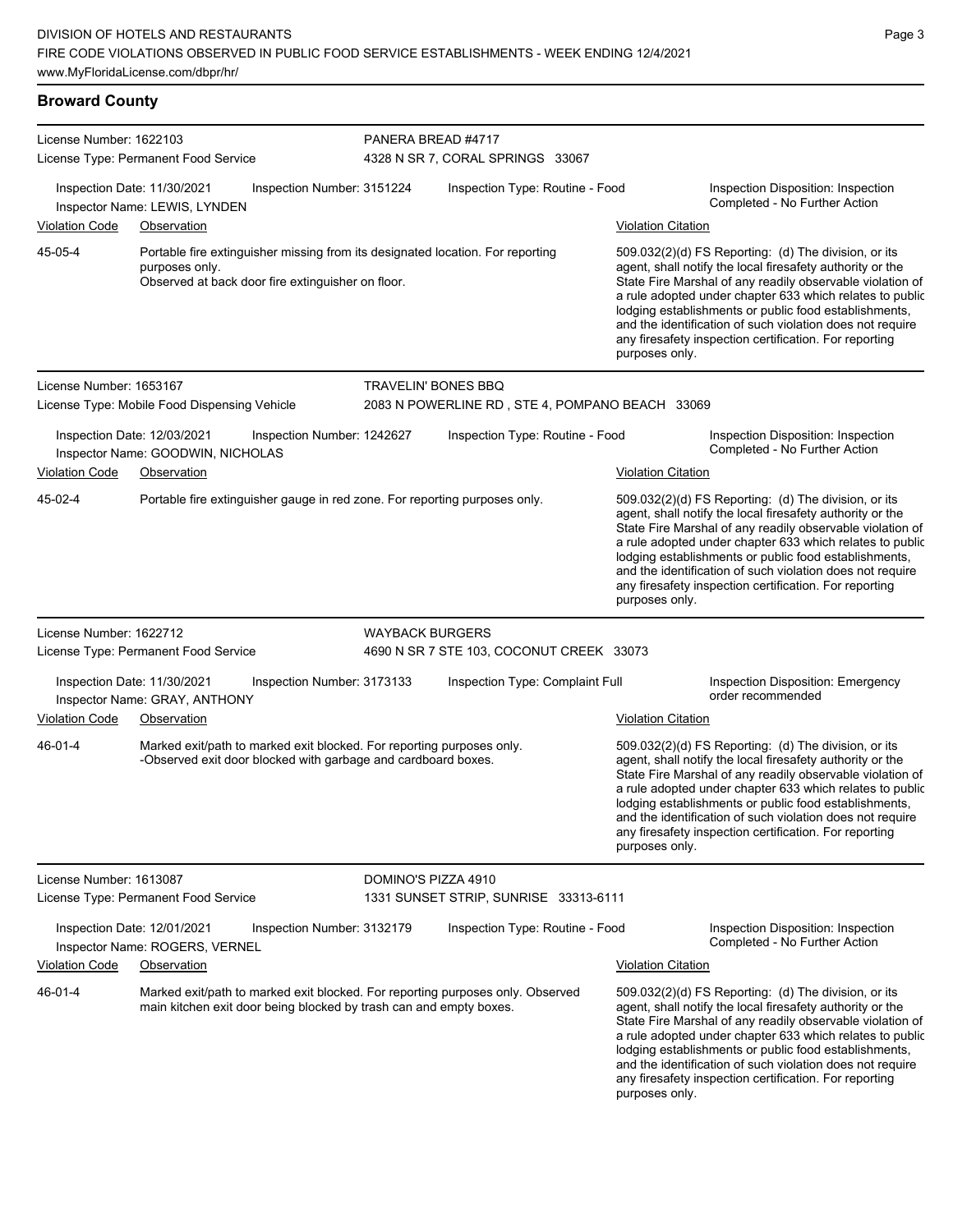**Broward County** License Number: 1623021 License Type: Permanent Food Service PINCHO 133 NW 136 AVE B100, SUNRISE 33325 Inspection Date: 11/30/2021 Inspection Number: 3153643 Inspection Type: Routine - Food Inspection Disposition: Warning Issued Inspector Name: NEALY, VALENCIA Violation Code Observation Violation Citation Marked exit/path to marked exit blocked. For reporting purposes only. -Observed exit door blocked by discarded cardboard boxes in kitchen. 509.032(2)(d) FS Reporting: (d) The division, or its agent, shall notify the local firesafety authority or the State Fire Marshal of any readily observable violation of a rule adopted under chapter 633 which relates to public lodging establishments or public food establishments, and the identification of such violation does not require any firesafety inspection certification. For reporting purposes only. 46-01-4 License Number: 1611333 License Type: Permanent Food Service BANQUET KITCHEN 250 RACQUET CLUB RD, WESTON 33326 Inspection Date: 12/01/2021 Inspection Number: 3119773 Inspection Type: Routine - Food Inspection Disposition: Inspection Inspector Name: BRADY, OSSIAN **Inspector Name: BRADY, OSSIAN** Violation Code Observation Violation Citation No current insurance inspector boiler report or boiler certificate available for boiler. For reporting purposes only. Observed Boiler Certificates: 134459 Active 09/04/2021, 096910 09/04/2021. Boiler certifications are expired. 61C-1.004(10) FAC Reporting: (10) Heating and ventilation - The heating and ventilation system shall be kept in good repair or be installed to maintain a minimum of 68 degrees Fahrenheit throughout the building. The insurance inspectors boiler report is required annually for power boilers and high pressure/high temperature boilers and biannually for low pressure steam or vapor heating boilers and shall be posted in the boiler room. For reporting purposes only. 48-01-5 License Number: 1624248 License Type: Permanent Food Service CREAMS AND CRACKERS 8000 W BROWARD BLVD STE FC2, PLANTATION 33388 Inspection Date: 12/01/2021 Inspection Number: 3173406 Inspection Type: Food-Licensing Inspection Inspection Disposition: Warning Issued Inspector Name: SMITH, CORETTA Violation Code Observation Violation Citation Observed electrical wiring exposed and blue tape around electrical outlets at front counter. 509.032(2)(d) FS Reporting: (d) The division, or its agent, shall notify the local firesafety authority or the State Fire Marshal of any readily observable violation of a rule adopted under chapter 633 which relates to public lodging establishments or public food establishments, and the identification of such violation does not require any firesafety inspection certification. For reporting 47-03-4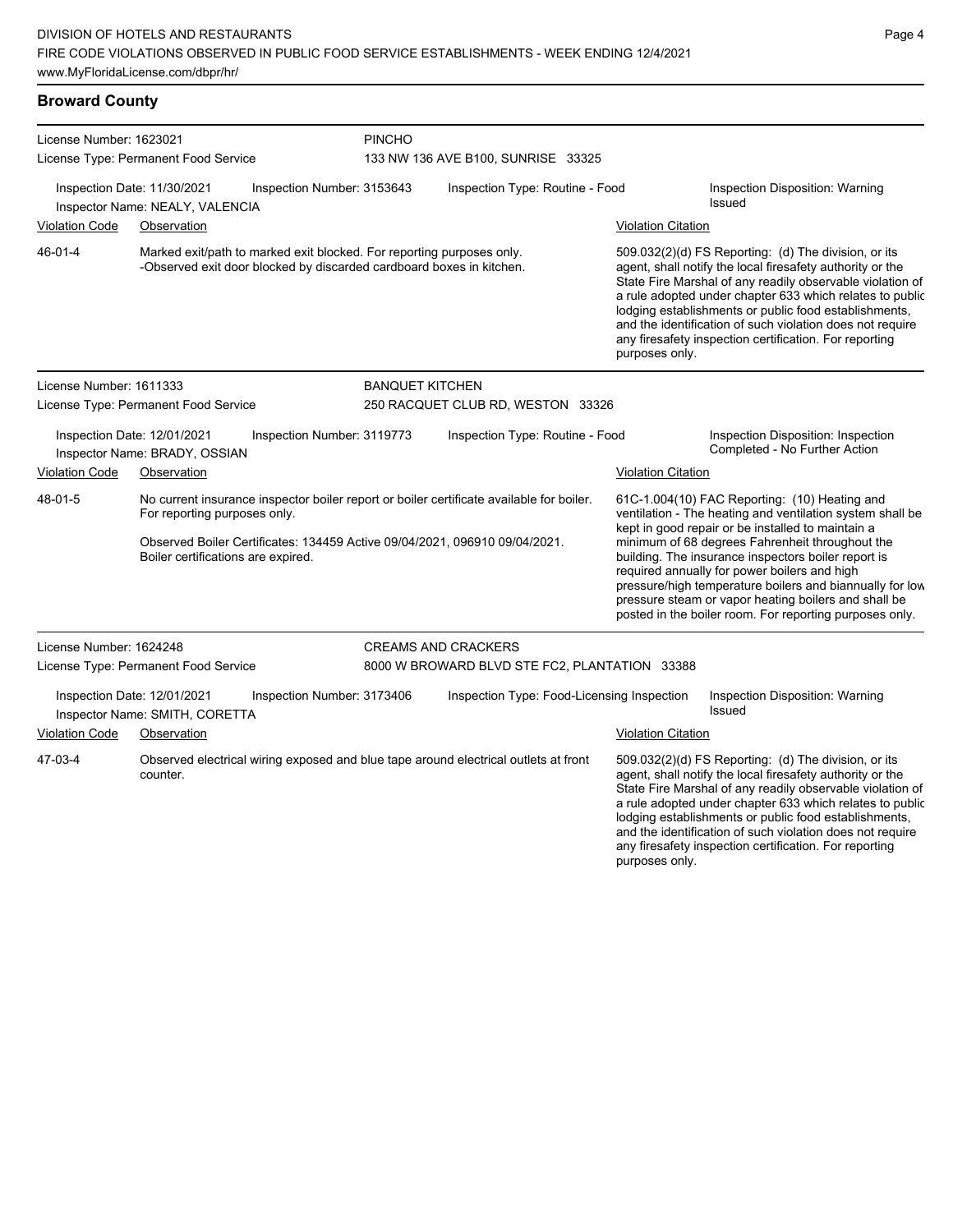# **Clay County**

| License Number: 2001071                              | License Type: Permanent Food Service                                                                                      |                            | LONGHORN STEAKHOUSE OF FLEMING ISLAND<br>1605 CR 220, ORANGE PARK 32003 |                           |                                                                                                                                                                                                                                                                                                                                                                                                                            |
|------------------------------------------------------|---------------------------------------------------------------------------------------------------------------------------|----------------------------|-------------------------------------------------------------------------|---------------------------|----------------------------------------------------------------------------------------------------------------------------------------------------------------------------------------------------------------------------------------------------------------------------------------------------------------------------------------------------------------------------------------------------------------------------|
| Inspection Date: 12/01/2021<br><b>Violation Code</b> | Inspector Name: BIAVA, GRANT<br>Observation                                                                               | Inspection Number: 3133096 | Inspection Type: Routine - Food                                         | <b>Violation Citation</b> | Inspection Disposition: Inspection<br>Completed - No Further Action                                                                                                                                                                                                                                                                                                                                                        |
| 45-02-4                                              | Portable fire extinguisher gauge in red zone. For reporting purposes only.<br>By door to women's bathroom in dining area. |                            |                                                                         | purposes only.            | 509.032(2)(d) FS Reporting: (d) The division, or its<br>agent, shall notify the local firesafety authority or the<br>State Fire Marshal of any readily observable violation of<br>a rule adopted under chapter 633 which relates to public<br>lodging establishments or public food establishments,<br>and the identification of such violation does not require<br>any firesafety inspection certification. For reporting |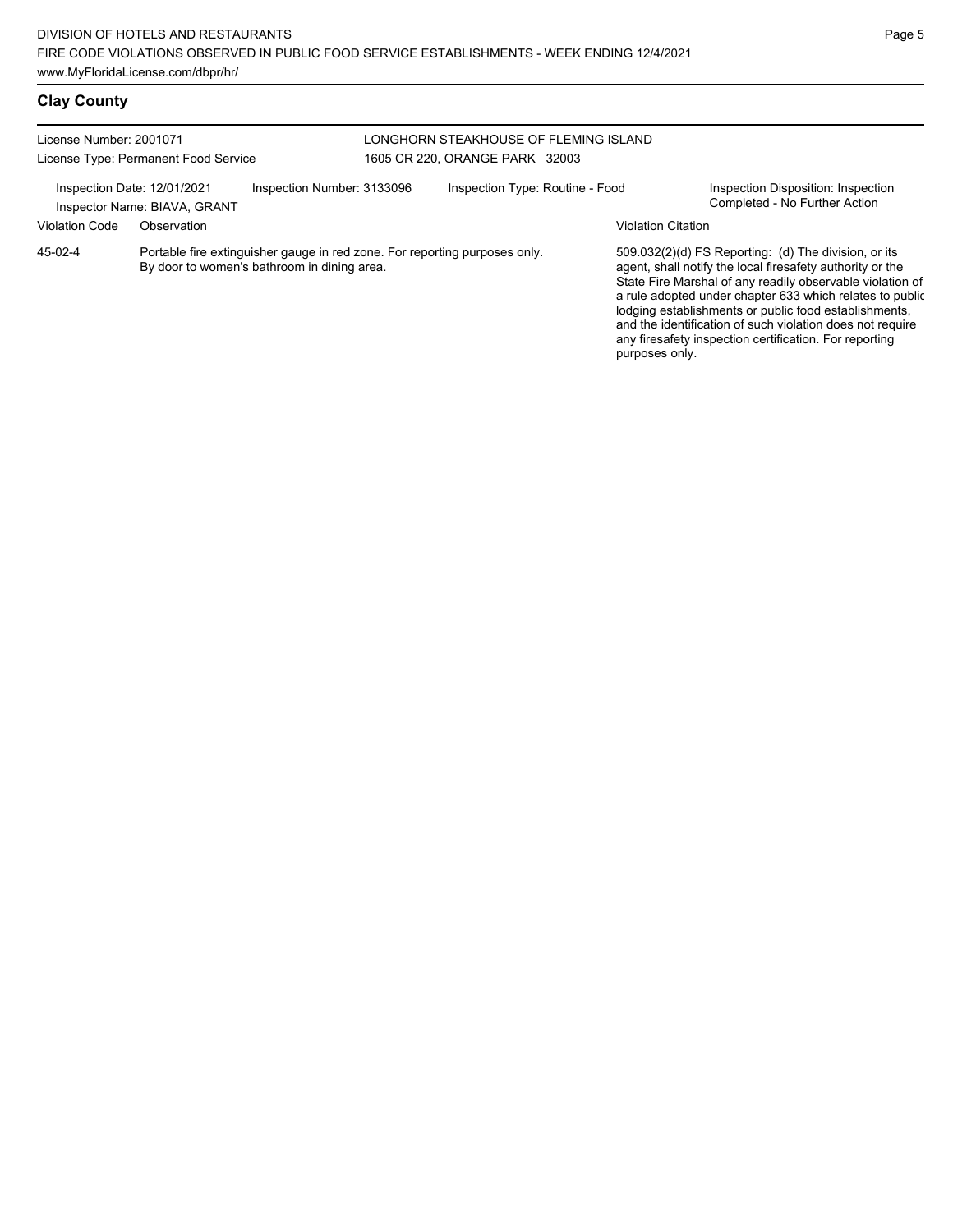# **Dade County**

| License Number: 2323069                                                                                                                                                                  | License Type: Permanent Food Service                                                                                                                                                                                                                                                                                                                                                                                                                                                                                                                                                | LITTLE CAESARS PIZZA 2267<br>17223 NW 27 AVE, MIAMI 330564418   |                                            |                                                                                                                                                                                                                                                                                                                                                                                                                                                |                                                                                                                                                                                                                                                                                                                                                                                                                                                                                                          |  |
|------------------------------------------------------------------------------------------------------------------------------------------------------------------------------------------|-------------------------------------------------------------------------------------------------------------------------------------------------------------------------------------------------------------------------------------------------------------------------------------------------------------------------------------------------------------------------------------------------------------------------------------------------------------------------------------------------------------------------------------------------------------------------------------|-----------------------------------------------------------------|--------------------------------------------|------------------------------------------------------------------------------------------------------------------------------------------------------------------------------------------------------------------------------------------------------------------------------------------------------------------------------------------------------------------------------------------------------------------------------------------------|----------------------------------------------------------------------------------------------------------------------------------------------------------------------------------------------------------------------------------------------------------------------------------------------------------------------------------------------------------------------------------------------------------------------------------------------------------------------------------------------------------|--|
|                                                                                                                                                                                          | Inspection Date: 11/30/2021<br>Inspection Number: 3093860<br>Inspector Name: STUBBS, CHRISTINE                                                                                                                                                                                                                                                                                                                                                                                                                                                                                      |                                                                 | Inspection Type: Routine - Food            |                                                                                                                                                                                                                                                                                                                                                                                                                                                | Inspection Disposition: Inspection<br>Completed - No Further Action                                                                                                                                                                                                                                                                                                                                                                                                                                      |  |
| Violation Code                                                                                                                                                                           | Observation                                                                                                                                                                                                                                                                                                                                                                                                                                                                                                                                                                         |                                                                 |                                            | <b>Violation Citation</b>                                                                                                                                                                                                                                                                                                                                                                                                                      |                                                                                                                                                                                                                                                                                                                                                                                                                                                                                                          |  |
| 46-01-4<br>Marked exit/path to marked exit blocked. For reporting purposes only. Observed<br>dough trays are blocking marked exit. Employee removed all trays. ** Corrected<br>On-Site** |                                                                                                                                                                                                                                                                                                                                                                                                                                                                                                                                                                                     |                                                                 |                                            | $509.032(2)(d)$ FS Reporting: (d) The division, or its<br>agent, shall notify the local firesafety authority or the<br>State Fire Marshal of any readily observable violation of<br>a rule adopted under chapter 633 which relates to public<br>lodging establishments or public food establishments,<br>and the identification of such violation does not require<br>any firesafety inspection certification. For reporting<br>purposes only. |                                                                                                                                                                                                                                                                                                                                                                                                                                                                                                          |  |
| License Number: 2357887                                                                                                                                                                  |                                                                                                                                                                                                                                                                                                                                                                                                                                                                                                                                                                                     | <b>GRANNY B'Z</b>                                               |                                            |                                                                                                                                                                                                                                                                                                                                                                                                                                                |                                                                                                                                                                                                                                                                                                                                                                                                                                                                                                          |  |
|                                                                                                                                                                                          | License Type: Mobile Food Dispensing Vehicle                                                                                                                                                                                                                                                                                                                                                                                                                                                                                                                                        |                                                                 | 292 NW 54TH ST, MIAMI 33127                |                                                                                                                                                                                                                                                                                                                                                                                                                                                |                                                                                                                                                                                                                                                                                                                                                                                                                                                                                                          |  |
| Inspection Date: 11/30/2021<br>Inspection Number: 1243014<br>Inspector Name: GONZALEZ, ERIK                                                                                              |                                                                                                                                                                                                                                                                                                                                                                                                                                                                                                                                                                                     |                                                                 | Inspection Type: Routine - Food            |                                                                                                                                                                                                                                                                                                                                                                                                                                                | Inspection Disposition: Inspection<br>Completed - No Further Action                                                                                                                                                                                                                                                                                                                                                                                                                                      |  |
| Violation Code                                                                                                                                                                           | Observation                                                                                                                                                                                                                                                                                                                                                                                                                                                                                                                                                                         |                                                                 |                                            | <b>Violation Citation</b>                                                                                                                                                                                                                                                                                                                                                                                                                      |                                                                                                                                                                                                                                                                                                                                                                                                                                                                                                          |  |
| 45-01-4                                                                                                                                                                                  | No portable fire extinguisher present. For reporting purposes only. Observed<br>extinguisher in recharge zone inside MFDV.                                                                                                                                                                                                                                                                                                                                                                                                                                                          |                                                                 |                                            | purposes only.                                                                                                                                                                                                                                                                                                                                                                                                                                 | 509.032(2)(d) FS Reporting: (d) The division, or its<br>agent, shall notify the local firesafety authority or the<br>State Fire Marshal of any readily observable violation of<br>a rule adopted under chapter 633 which relates to public<br>lodging establishments or public food establishments,<br>and the identification of such violation does not require<br>any firesafety inspection certification. For reporting                                                                               |  |
| License Number: 2332592                                                                                                                                                                  | License Type: Permanent Food Service                                                                                                                                                                                                                                                                                                                                                                                                                                                                                                                                                | BRAVA CONSTELLATION CULINARY<br>1300 BISCAYNE BLVD, MIAMI 33132 |                                            |                                                                                                                                                                                                                                                                                                                                                                                                                                                |                                                                                                                                                                                                                                                                                                                                                                                                                                                                                                          |  |
|                                                                                                                                                                                          | Inspection Date: 12/01/2021<br>Inspection Number: 3166986<br>Inspector Name: CUDEMOS, VIRNA                                                                                                                                                                                                                                                                                                                                                                                                                                                                                         |                                                                 | Inspection Type: Food-Licensing Inspection |                                                                                                                                                                                                                                                                                                                                                                                                                                                | Inspection Disposition: Inspection<br>Completed - No Further Action                                                                                                                                                                                                                                                                                                                                                                                                                                      |  |
| <b>Violation Code</b>                                                                                                                                                                    | Observation                                                                                                                                                                                                                                                                                                                                                                                                                                                                                                                                                                         |                                                                 |                                            | <b>Violation Citation</b>                                                                                                                                                                                                                                                                                                                                                                                                                      |                                                                                                                                                                                                                                                                                                                                                                                                                                                                                                          |  |
| 48-01-5                                                                                                                                                                                  | No current insurance inspector boiler report or boiler certificate available for boiler.<br>For reporting purposes only.                                                                                                                                                                                                                                                                                                                                                                                                                                                            |                                                                 |                                            |                                                                                                                                                                                                                                                                                                                                                                                                                                                | 61C-1.004(10) FAC Reporting: (10) Heating and<br>ventilation - The heating and ventilation system shall be<br>kept in good repair or be installed to maintain a<br>minimum of 68 degrees Fahrenheit throughout the<br>building. The insurance inspectors boiler report is<br>required annually for power boilers and high<br>pressure/high temperature boilers and biannually for low<br>pressure steam or vapor heating boilers and shall be<br>posted in the boiler room. For reporting purposes only. |  |
| License Number: 2332002                                                                                                                                                                  | License Type: Permanent Food Service                                                                                                                                                                                                                                                                                                                                                                                                                                                                                                                                                | CAFE CHUNG KING                                                 | 1250 NW 54 STREET, MIAMI 33142             |                                                                                                                                                                                                                                                                                                                                                                                                                                                |                                                                                                                                                                                                                                                                                                                                                                                                                                                                                                          |  |
|                                                                                                                                                                                          | Inspection Date: 11/30/2021<br>Inspection Number: 3127327<br>Inspector Name: PICO, JORGE                                                                                                                                                                                                                                                                                                                                                                                                                                                                                            |                                                                 | Inspection Type: Routine - Food            |                                                                                                                                                                                                                                                                                                                                                                                                                                                | Inspection Disposition: Call Back -<br>Admin. complaint recommended                                                                                                                                                                                                                                                                                                                                                                                                                                      |  |
| <b>Violation Code</b>                                                                                                                                                                    | Observation                                                                                                                                                                                                                                                                                                                                                                                                                                                                                                                                                                         |                                                                 |                                            | Violation Citation                                                                                                                                                                                                                                                                                                                                                                                                                             |                                                                                                                                                                                                                                                                                                                                                                                                                                                                                                          |  |
| 47-02-4                                                                                                                                                                                  | - From initial inspection : Observed scorch marks around electrical outlet. For<br>reporting purposes only.<br>Observed electrical wires hanging from the ceiling of the establishment . **Repeat<br>Violation** - From follow-up inspection 2021-09-29: Observed scorch marks<br>around electrical outlet. For reporting purposes only.<br>Observed electrical wires hanging from the ceiling of the establishment . ** Time<br>Extended** - From follow-up inspection 2021-11-30: Observed electrical wires<br>hanging from the ceiling of the establishment . ** Time Extended** |                                                                 |                                            | purposes only.                                                                                                                                                                                                                                                                                                                                                                                                                                 | 509.032(2)(d) FS Reporting: (d) The division, or its<br>agent, shall notify the local firesafety authority or the<br>State Fire Marshal of any readily observable violation of<br>a rule adopted under chapter 633 which relates to public<br>lodging establishments or public food establishments,<br>and the identification of such violation does not require<br>any firesafety inspection certification. For reporting                                                                               |  |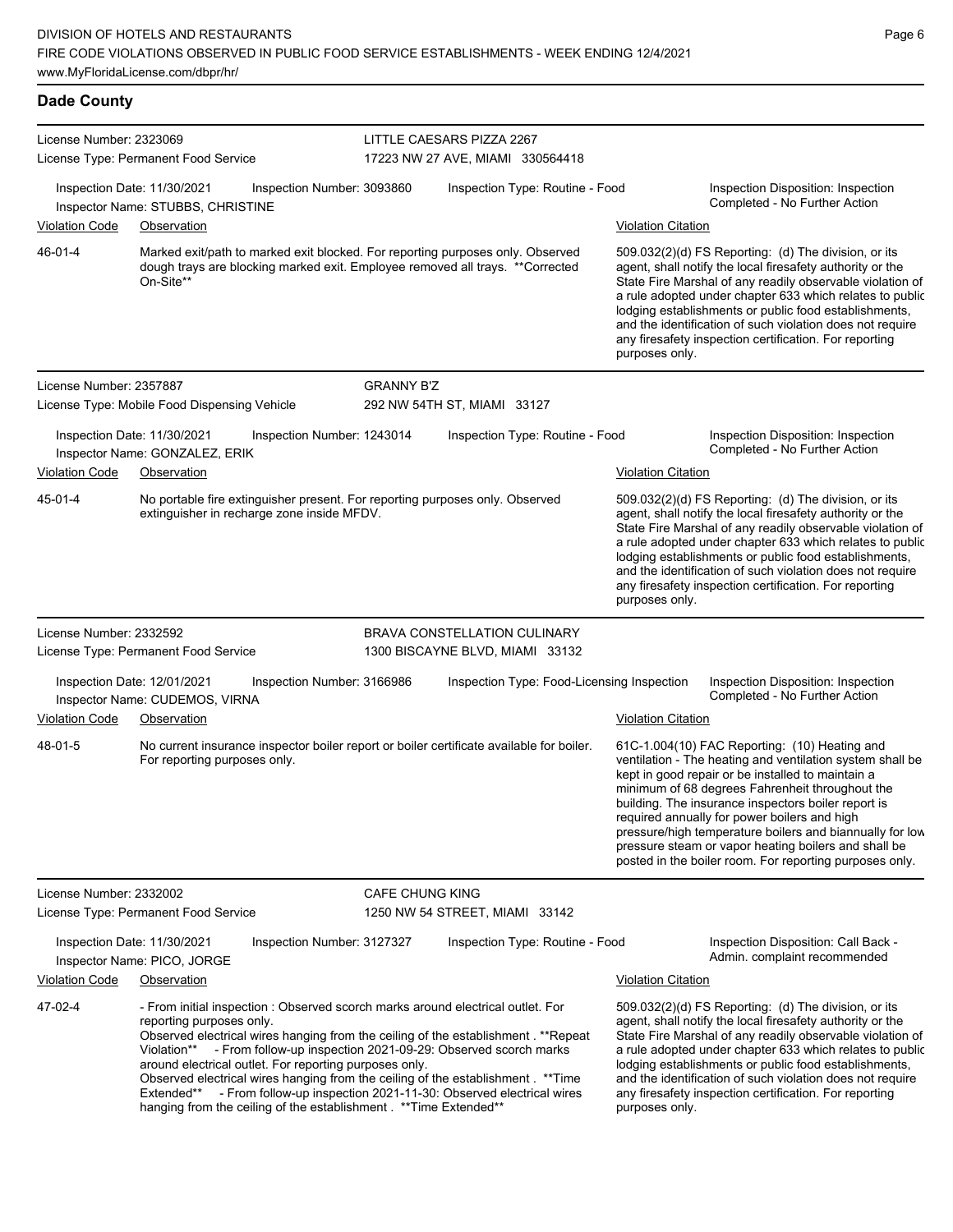| <b>Dade County</b>                                                                                                                                                                                                                     |                                                                                                                                      |                            |                                                                                                                   |                           |                                                                                                                                                                                                                                                                                                                                                                                                                            |
|----------------------------------------------------------------------------------------------------------------------------------------------------------------------------------------------------------------------------------------|--------------------------------------------------------------------------------------------------------------------------------------|----------------------------|-------------------------------------------------------------------------------------------------------------------|---------------------------|----------------------------------------------------------------------------------------------------------------------------------------------------------------------------------------------------------------------------------------------------------------------------------------------------------------------------------------------------------------------------------------------------------------------------|
| License Number: 2322952                                                                                                                                                                                                                | License Type: Permanent Food Service                                                                                                 |                            | OLD LISBON RESTAURANT & BAR LLC<br>1698 SW 22 ST, MIAMI 33145                                                     |                           |                                                                                                                                                                                                                                                                                                                                                                                                                            |
|                                                                                                                                                                                                                                        | Inspection Date: 12/03/2021<br>Inspector Name: GARCIA, B OSCAR                                                                       | Inspection Number: 3158087 | Inspection Type: Routine - Food                                                                                   |                           | Inspection Disposition: Inspection<br>Completed - No Further Action                                                                                                                                                                                                                                                                                                                                                        |
| <b>Violation Code</b>                                                                                                                                                                                                                  | Observation                                                                                                                          |                            |                                                                                                                   | <b>Violation Citation</b> |                                                                                                                                                                                                                                                                                                                                                                                                                            |
| 48-04-4                                                                                                                                                                                                                                | Propane tank (larger than 2.7 lb. water capacity/1 lb. gas capacity) located inside<br>of the building. For reporting purposes only. |                            |                                                                                                                   | purposes only.            | 509.032(2)(d) FS Reporting: (d) The division, or its<br>agent, shall notify the local firesafety authority or the<br>State Fire Marshal of any readily observable violation of<br>a rule adopted under chapter 633 which relates to public<br>lodging establishments or public food establishments,<br>and the identification of such violation does not require<br>any firesafety inspection certification. For reporting |
| License Number: 2332576                                                                                                                                                                                                                |                                                                                                                                      | <b>XIXON</b>               |                                                                                                                   |                           |                                                                                                                                                                                                                                                                                                                                                                                                                            |
|                                                                                                                                                                                                                                        | License Type: Permanent Food Service                                                                                                 |                            | 2101 SW 22 ST, MIAMI 33145                                                                                        |                           |                                                                                                                                                                                                                                                                                                                                                                                                                            |
|                                                                                                                                                                                                                                        | Inspection Date: 11/29/2021<br>Inspector Name: GARCIA, B OSCAR                                                                       | Inspection Number: 3148991 | Inspection Type: Routine - Food                                                                                   |                           | Inspection Disposition: Inspection<br>Completed - No Further Action                                                                                                                                                                                                                                                                                                                                                        |
| <b>Violation Code</b>                                                                                                                                                                                                                  | Observation                                                                                                                          |                            |                                                                                                                   | <b>Violation Citation</b> |                                                                                                                                                                                                                                                                                                                                                                                                                            |
| 45-04-4<br>Use of cooking equipment producing grease laden vapors/smoke with no hood<br>suppression system installed. Notified Fire AHJ. For reporting purposes only.<br>Observed fryers Producing vapors with no hood Desert station. |                                                                                                                                      |                            |                                                                                                                   | purposes only.            | 509.032(2)(d) FS Reporting: (d) The division, or its<br>agent, shall notify the local firesafety authority or the<br>State Fire Marshal of any readily observable violation of<br>a rule adopted under chapter 633 which relates to public<br>lodging establishments or public food establishments,<br>and the identification of such violation does not require<br>any firesafety inspection certification. For reporting |
| License Number: 2330206                                                                                                                                                                                                                |                                                                                                                                      | <b>MICHY'S KITCHEN</b>     |                                                                                                                   |                           |                                                                                                                                                                                                                                                                                                                                                                                                                            |
|                                                                                                                                                                                                                                        | License Type: Permanent Food Service                                                                                                 |                            | 4635 SW 75 AVE, MIAMI 33155                                                                                       |                           |                                                                                                                                                                                                                                                                                                                                                                                                                            |
|                                                                                                                                                                                                                                        | Inspection Date: 12/01/2021<br>Inspector Name: ELDER, AUDREY                                                                         | Inspection Number: 3093340 | Inspection Type: Routine - Food                                                                                   |                           | Inspection Disposition: Warning<br>Issued                                                                                                                                                                                                                                                                                                                                                                                  |
| <b>Violation Code</b>                                                                                                                                                                                                                  | Observation                                                                                                                          |                            |                                                                                                                   | Violation Citation        |                                                                                                                                                                                                                                                                                                                                                                                                                            |
| 45-02-4                                                                                                                                                                                                                                | Portable fire extinguisher gauge in red zone. For reporting purposes only.<br>Located near reach in cooler at preparation area.      |                            | 509.032(2)(d) FS Reporting: (d) The division, or its<br>agent, shall notify the local firesafety authority or the |                           |                                                                                                                                                                                                                                                                                                                                                                                                                            |

agent, shall notify the local firesafety authority or the State Fire Marshal of any readily observable violation of a rule adopted under chapter 633 which relates to public lodging establishments or public food establishments, and the identification of such violation does not require any firesafety inspection certification. For reporting purposes only.

| License Number: 2325086     |                                                                                                             | LUIS GALINDO LATIN AMERICAN 2 |                                 |                           |                                                                                                                                                                                                                                                                                                                                                                                                                              |  |
|-----------------------------|-------------------------------------------------------------------------------------------------------------|-------------------------------|---------------------------------|---------------------------|------------------------------------------------------------------------------------------------------------------------------------------------------------------------------------------------------------------------------------------------------------------------------------------------------------------------------------------------------------------------------------------------------------------------------|--|
|                             | License Type: Permanent Food Service                                                                        |                               | 10700 SW 24 ST, MIAMI 33165     |                           |                                                                                                                                                                                                                                                                                                                                                                                                                              |  |
| Inspection Date: 11/29/2021 | Inspection Number: 3173138<br>Inspector Name: ELDER, AUDREY                                                 |                               | Inspection Type: Complaint Full |                           | Inspection Disposition: Inspection<br>Completed - No Further Action                                                                                                                                                                                                                                                                                                                                                          |  |
| <b>Violation Code</b>       | Observation                                                                                                 |                               |                                 | <b>Violation Citation</b> |                                                                                                                                                                                                                                                                                                                                                                                                                              |  |
| 45-02-4                     | Portable fire extinguisher gauge in red zone. For reporting purposes only.<br>Located near walk in freezer. |                               |                                 | purposes only.            | $509.032(2)(d)$ FS Reporting: (d) The division, or its<br>agent, shall notify the local firesafety authority or the<br>State Fire Marshal of any readily observable violation of<br>a rule adopted under chapter 633 which relates to public<br>lodging establishments or public food establishments,<br>and the identification of such violation does not require<br>any firesafety inspection certification. For reporting |  |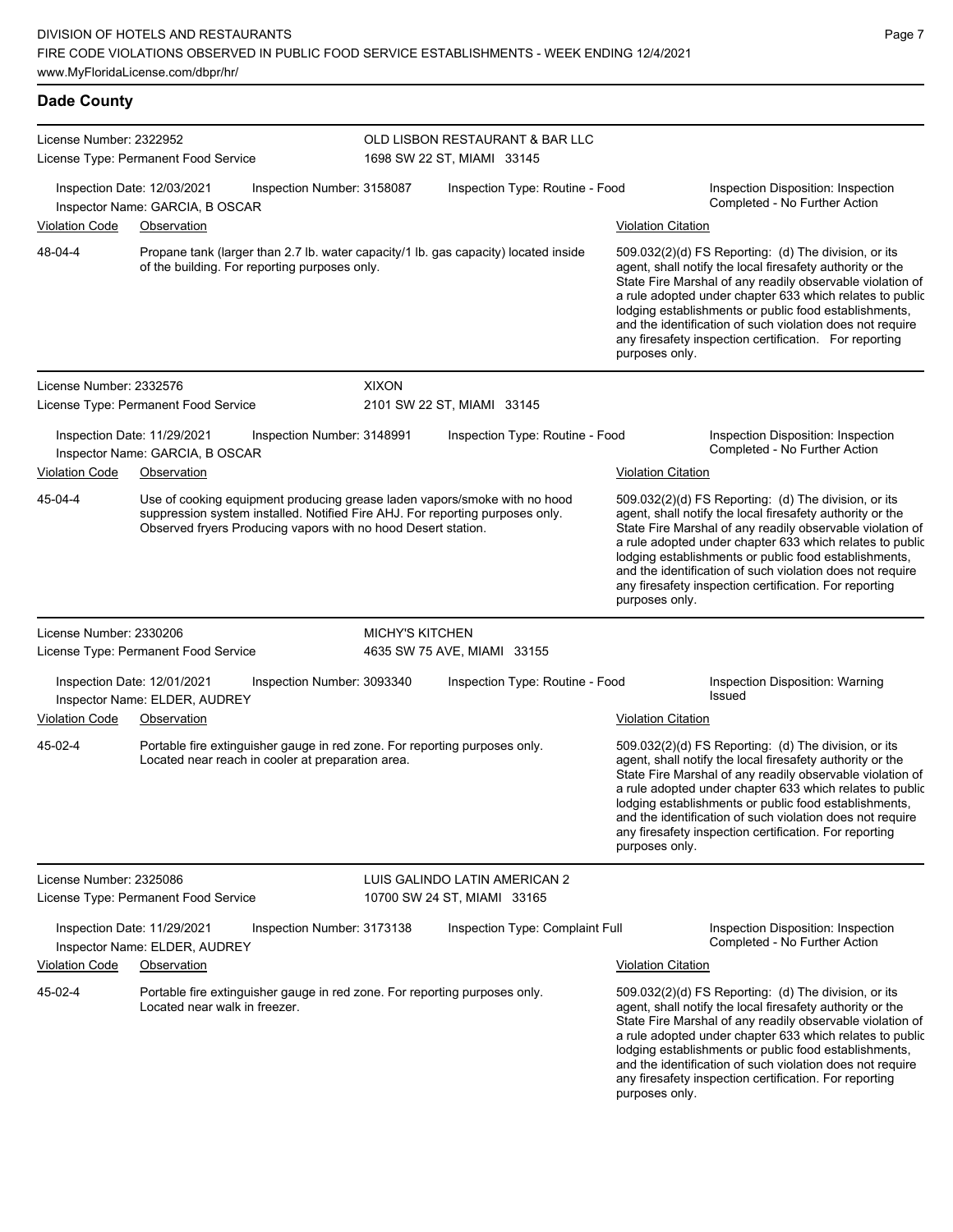#### **Dade County**

| License Number: 2325136                                                                        |                       | PAPA JOHNS #555                                                       |                             |                                                                                  |                           |                                                                                                                                                                                                                                            |
|------------------------------------------------------------------------------------------------|-----------------------|-----------------------------------------------------------------------|-----------------------------|----------------------------------------------------------------------------------|---------------------------|--------------------------------------------------------------------------------------------------------------------------------------------------------------------------------------------------------------------------------------------|
| License Type: Permanent Food Service                                                           |                       |                                                                       | 20312 NW 2 AVE, MIAMI 33169 |                                                                                  |                           |                                                                                                                                                                                                                                            |
| Inspection Date: 11/29/2021<br>Inspection Number: 3088061<br>Inspector Name: STUBBS, CHRISTINE |                       | Inspection Type: Routine - Food                                       |                             | Inspection Disposition: Inspection<br>Completed - No Further Action              |                           |                                                                                                                                                                                                                                            |
| <b>Violation Code</b>                                                                          | Observation           |                                                                       |                             |                                                                                  | <b>Violation Citation</b> |                                                                                                                                                                                                                                            |
| 46-01-4                                                                                        | **Corrected On-Site** | garbage bins are blocking marked exit. Employee removed garbage bags. |                             | Marked exit/path to marked exit blocked. For reporting purposes only. Observed 2 |                           | 509.032(2)(d) FS Reporting: (d) The division, or its<br>agent, shall notify the local firesafety authority or the<br>State Fire Marshal of any readily observable violation of<br>a rule adopted under chapter 633 which relates to public |

lodging establishments or public food establishments, and the identification of such violation does not require

any firesafety inspection certification. For reporting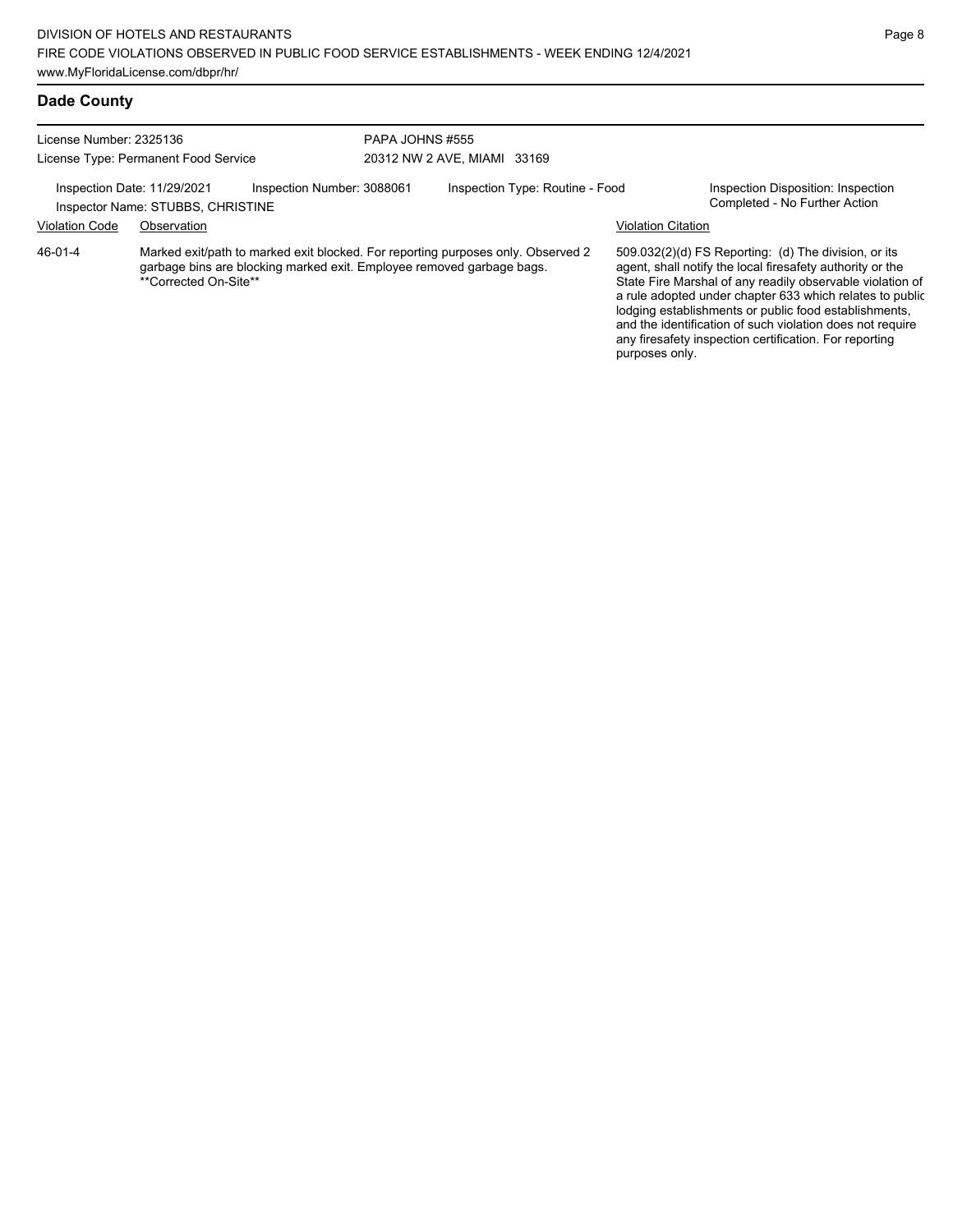# **Duval County**

| License Number: 2608119                                                                                                                                         |                                                                         |                                                                                                               |                                                                                     |                                                                                                                                                                                                                                                                                                                                                                                                                            |                                                                                                                                                                                                                                                                                                                                                                                                                            |  |  |
|-----------------------------------------------------------------------------------------------------------------------------------------------------------------|-------------------------------------------------------------------------|---------------------------------------------------------------------------------------------------------------|-------------------------------------------------------------------------------------|----------------------------------------------------------------------------------------------------------------------------------------------------------------------------------------------------------------------------------------------------------------------------------------------------------------------------------------------------------------------------------------------------------------------------|----------------------------------------------------------------------------------------------------------------------------------------------------------------------------------------------------------------------------------------------------------------------------------------------------------------------------------------------------------------------------------------------------------------------------|--|--|
|                                                                                                                                                                 | License Type: Permanent Food Service                                    |                                                                                                               | <b>BONO'S PIT BAR B Q</b><br>5903 NORWOOD AVE, JACKSONVILLE 322084345               |                                                                                                                                                                                                                                                                                                                                                                                                                            |                                                                                                                                                                                                                                                                                                                                                                                                                            |  |  |
|                                                                                                                                                                 |                                                                         |                                                                                                               |                                                                                     |                                                                                                                                                                                                                                                                                                                                                                                                                            |                                                                                                                                                                                                                                                                                                                                                                                                                            |  |  |
|                                                                                                                                                                 | Inspection Date: 11/30/2021<br>Inspector Name: PERRY, DENNIS            | Inspection Number: 3161922                                                                                    | Inspection Type: Routine - Food                                                     |                                                                                                                                                                                                                                                                                                                                                                                                                            | Inspection Disposition: Administrative<br>complaint recommended                                                                                                                                                                                                                                                                                                                                                            |  |  |
| <b>Violation Code</b><br>Observation                                                                                                                            |                                                                         |                                                                                                               |                                                                                     | <b>Violation Citation</b>                                                                                                                                                                                                                                                                                                                                                                                                  |                                                                                                                                                                                                                                                                                                                                                                                                                            |  |  |
| 48-04-4                                                                                                                                                         |                                                                         | of the building. For reporting purposes only.<br>One large tank by pit at front counter. **Repeat Violation** | Propane tank (larger than 2.7 lb. water capacity/1 lb. gas capacity) located inside | purposes only.                                                                                                                                                                                                                                                                                                                                                                                                             | 509.032(2)(d) FS Reporting: (d) The division, or its<br>agent, shall notify the local firesafety authority or the<br>State Fire Marshal of any readily observable violation of<br>a rule adopted under chapter 633 which relates to public<br>lodging establishments or public food establishments,<br>and the identification of such violation does not require<br>any firesafety inspection certification. For reporting |  |  |
| License Number: 2614580                                                                                                                                         |                                                                         |                                                                                                               | <b>GREEK YAMAS CUISINE RESTAURANT</b>                                               |                                                                                                                                                                                                                                                                                                                                                                                                                            |                                                                                                                                                                                                                                                                                                                                                                                                                            |  |  |
|                                                                                                                                                                 | License Type: Permanent Food Service                                    |                                                                                                               | 9753 DEER LAKE CT, JACKSONVILLE 32246                                               |                                                                                                                                                                                                                                                                                                                                                                                                                            |                                                                                                                                                                                                                                                                                                                                                                                                                            |  |  |
|                                                                                                                                                                 | Inspection Date: 11/29/2021<br>Inspector Name: ESPINOSA-BECKERT, ILIANA | Inspection Number: 3132097                                                                                    | Inspection Type: Routine - Food                                                     |                                                                                                                                                                                                                                                                                                                                                                                                                            | Inspection Disposition: Inspection<br>Completed - No Further Action                                                                                                                                                                                                                                                                                                                                                        |  |  |
| <b>Violation Code</b>                                                                                                                                           | Observation                                                             |                                                                                                               |                                                                                     | <b>Violation Citation</b>                                                                                                                                                                                                                                                                                                                                                                                                  |                                                                                                                                                                                                                                                                                                                                                                                                                            |  |  |
| Propane tank (larger than 2.7 lb. water capacity/1 lb. gas capacity) located inside<br>48-04-4<br>of the building. For reporting purposes only. A couple by bar |                                                                         |                                                                                                               |                                                                                     | 509.032(2)(d) FS Reporting: (d) The division, or its<br>agent, shall notify the local firesafety authority or the<br>State Fire Marshal of any readily observable violation of<br>a rule adopted under chapter 633 which relates to public<br>lodging establishments or public food establishments,<br>and the identification of such violation does not require<br>any firesafety inspection certification. For reporting |                                                                                                                                                                                                                                                                                                                                                                                                                            |  |  |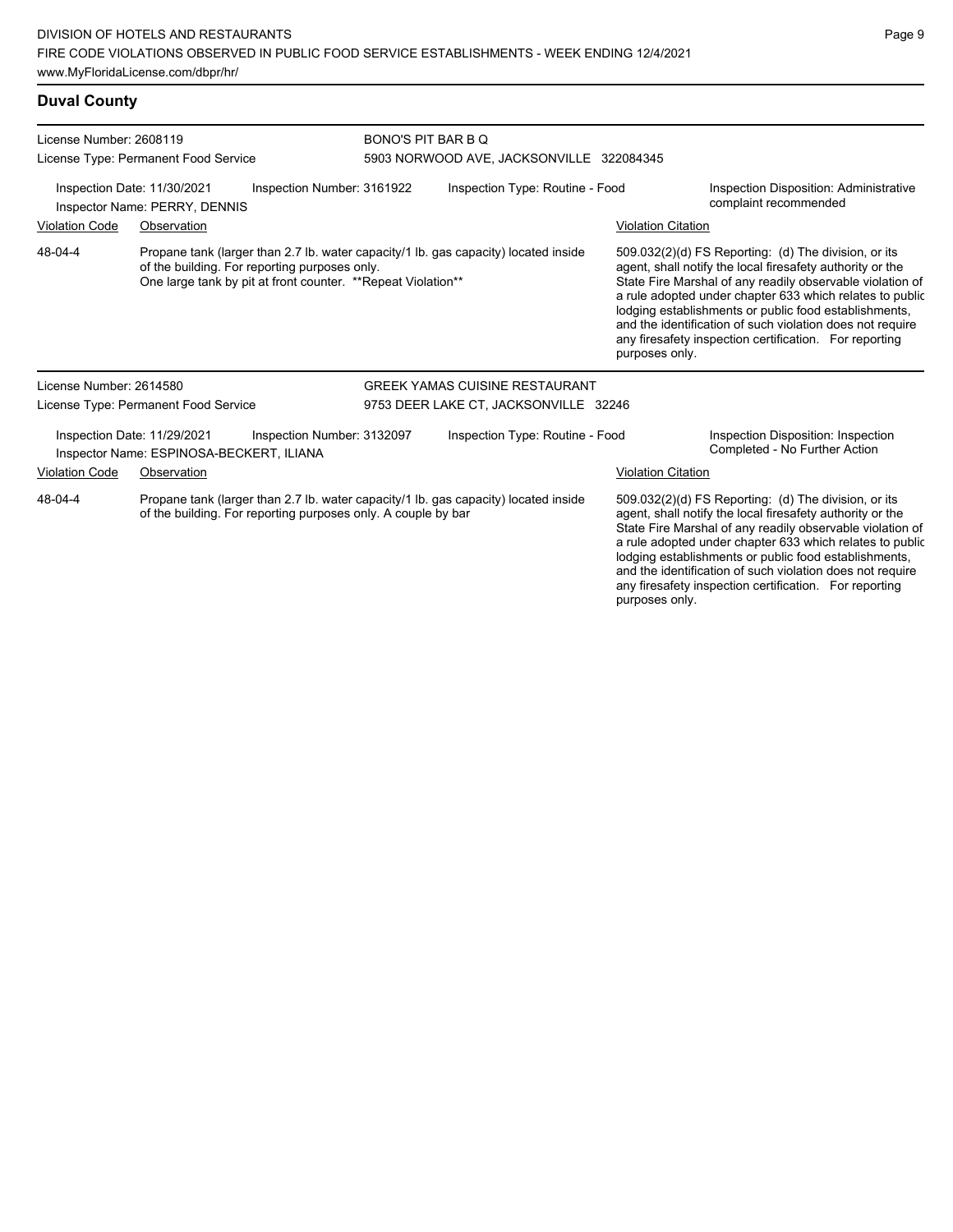#### **Flagler County**

### License Number: 2800738 License Type: Permanent Food Service

#### A1A BURRITO WORK'S TACO SHOP 1490 PALM COAST PKWY NW SUITE 5, PALM COAST 32137

Inspection Date: 12/03/2021 Inspection Number: 3138165 Inspection Type: Routine - Food Inspection Disposition: Warning

Inspector Name: BADDING, MELANIE

Violation Code Observation Violation Citation

Use of cooking equipment producing grease laden vapors/smoke with no hood suppression system installed. Notified Fire AHJ. For reporting purposes only. Observed flattop grill with no hood system. Person in charge states has been previously inspected by fire authority with no issues. 45-04-4

509.032(2)(d) FS Reporting: (d) The division, or its agent, shall notify the local firesafety authority or the State Fire Marshal of any readily observable violation of a rule adopted under chapter 633 which relates to public lodging establishments or public food establishments, and the identification of such violation does not require any firesafety inspection certification. For reporting purposes only.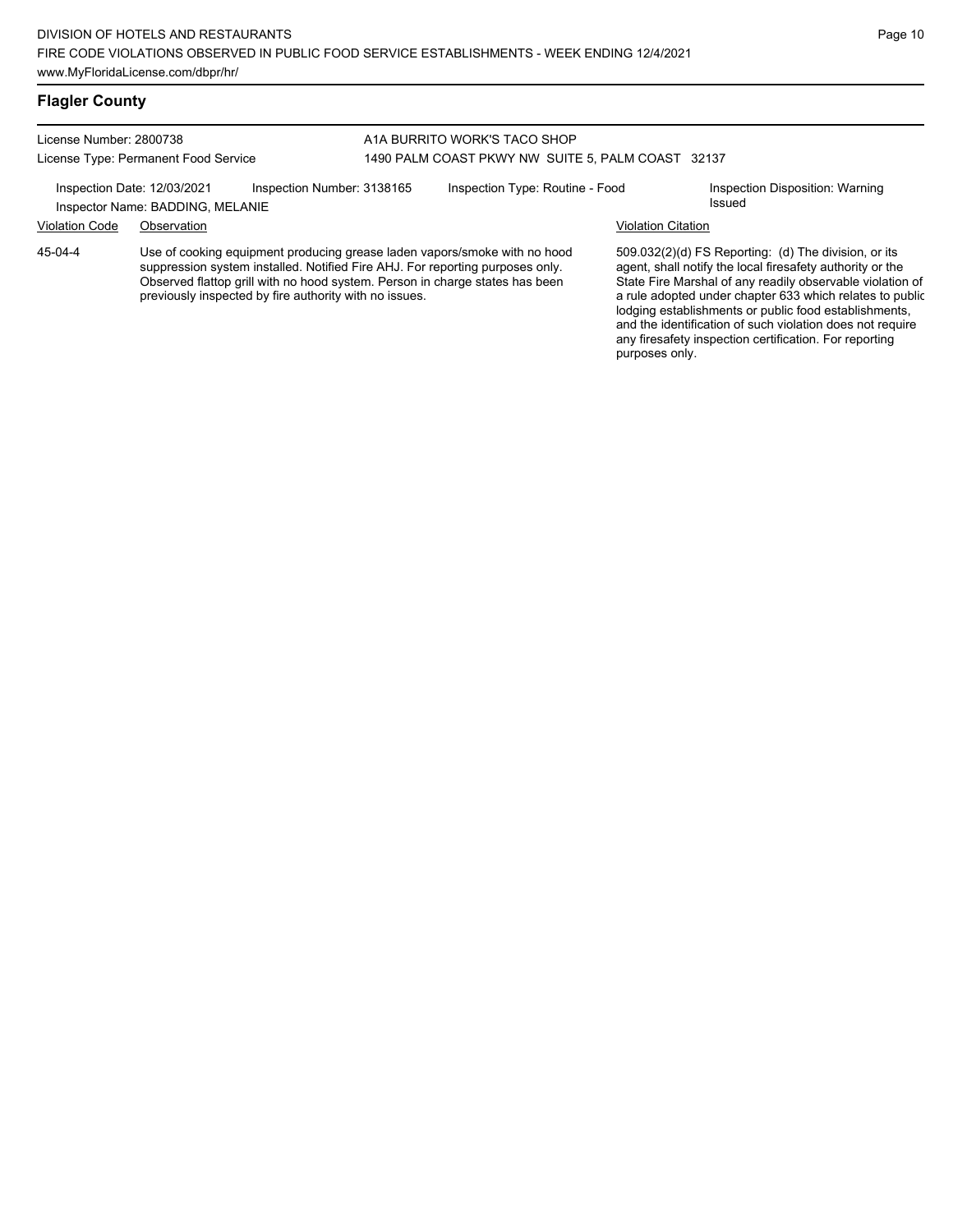**Hillsborough County** License Number: 3907112 License Type: Permanent Food Service BURGER KING #5923 2019 E LUMSDEN RD, BRANDON 33511 Inspection Date: 11/29/2021 Inspection Number: 3159606 Inspection Type: Routine - Food Inspection Disposition: Inspection Completed - No Further Action Inspector Name: MOULDER, BRITTANY Violation Code Observation Violation Citation Portable fire extinguisher missing from its designated location. For reporting purposes only. Observed red extinguisher stored under 3-compartment sink 509.032(2)(d) FS Reporting: (d) The division, or its agent, shall notify the local firesafety authority or the State Fire Marshal of any readily observable violation of a rule adopted under chapter 633 which relates to public lodging establishments or public food establishments, and the identification of such violation does not require any firesafety inspection certification. For reporting purposes only. 45-05-4 License Number: 3952475 License Type: Mobile Food Dispensing Vehicle TACO DE ORO # 2 1209 E BEARSS AVE, LUTZ 33549 Inspection Date: 11/30/2021 Inspection Number: 1238286 Inspection Type: Routine - Food Inspection Disposition: Warning Inspector Name: COLE, GABRIELLE Violation Code Observation Violation Citation Portable fire extinguisher gauge in red zone by door. For reporting purposes only. 509.032(2)(d) FS Reporting: (d) The division, or its agent, shall notify the local firesafety authority or the State Fire Marshal of any readily observable violation of a rule adopted under chapter 633 which relates to public lodging establishments or public food establishments, and the identification of such violation does not require any firesafety inspection certification. For reporting purposes only. 45-02-4 License Number: 3952810 License Type: Mobile Food Dispensing Vehicle LECKERSCHMECKER 2612 N TAMPA ST, TAMPA 33602 Inspection Date: 12/03/2021 Inspection Number: 1246050 Inspection Type: Routine - Food Inspection Disposition: Inspection Inspector Name: ZHANG, JACKY Violation Code Observation Violation Citation Propane tank (larger than 2.7 lb. water capacity/1 lb. gas capacity) located inside of the building. For reporting purposes only. Observed 15 lbs propane tank inside the food truck. Recommended to moved outside. 509.032(2)(d) FS Reporting: (d) The division, or its agent, shall notify the local firesafety authority or the State Fire Marshal of any readily observable violation of a rule adopted under chapter 633 which relates to public lodging establishments or public food establishments, and the identification of such violation does not require any firesafety inspection certification. For reporting purposes only. 48-04-4 License Number: 3918299 License Type: Permanent Food Service THE BOOZY PIG 3255 W CYPRESS ST, TAMPA 33607 Inspection Date: 12/01/2021 Inspection Number: 3109520 Inspection Type: Routine - Food Inspection Disposition: Call Back - Complied Inspector Name: EHLERS, MICHAEL Violation Code Observation Violation Citation - From initial inspection : Establishment increased seating from 10 to 26 without fire approval. Provided operator seating change evaluation form at time of inspection. - From follow-up inspection 2021-12-01: Form not completed and submitted. \*\*Time Extended\*\* 509.032(2)(d) FS Reporting: (d) The division, or its agent, shall notify the local firesafety authority or the State Fire Marshal of any readily observable violation of a rule adopted under chapter 633 which relates to public lodging establishments or public food establishments, and the identification of such violation does not require any firesafety inspection certification. For reporting 49-05-4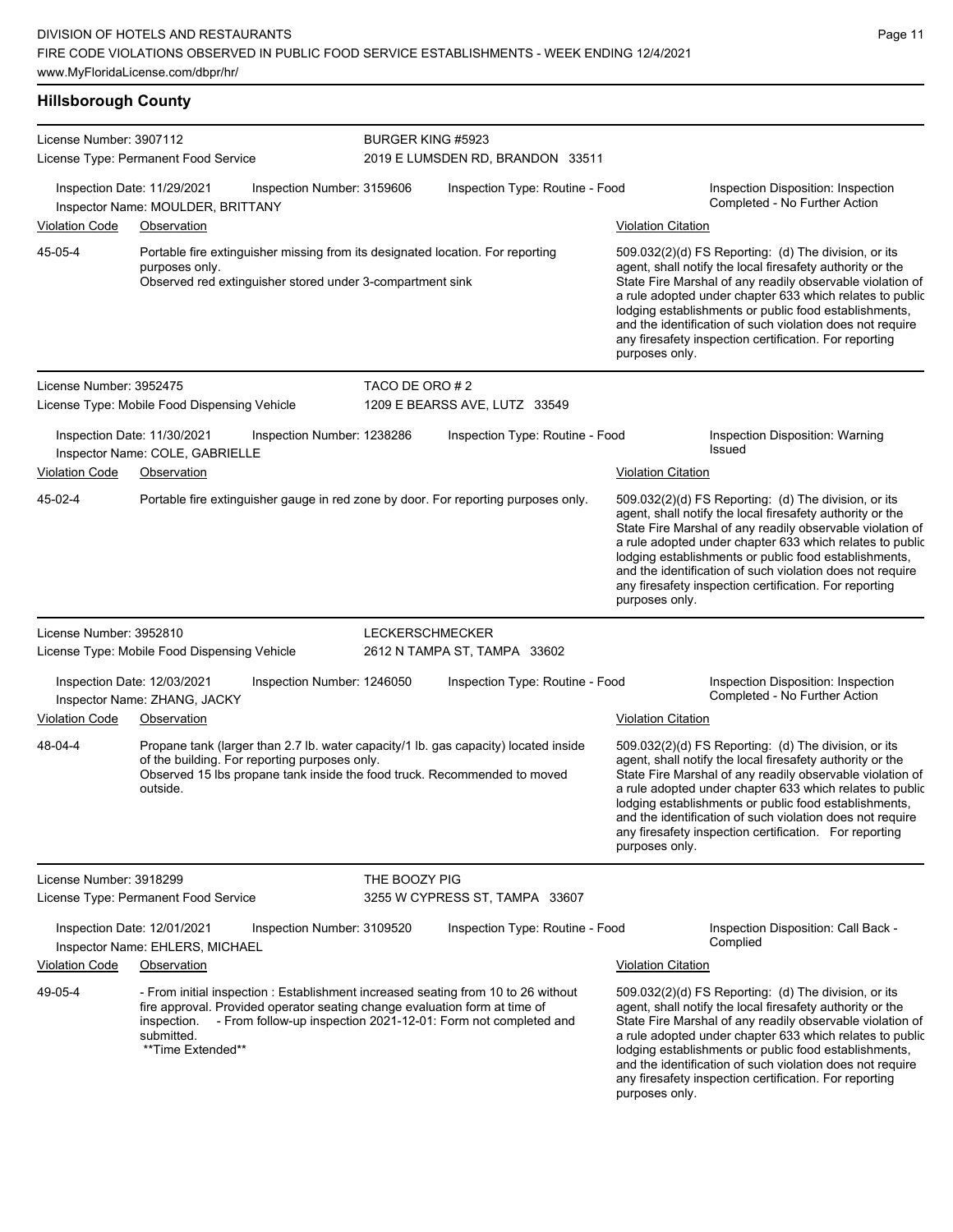#### **Hillsborough County**

License Number: 3917791

License Type: Permanent Food Service

LOLIS 2 LLC 10011 W HILLSBOROUGH AVE, TAMPA 33615

Inspection Date: 11/29/2021 Inspection Number: 3128875 Inspection Type: Routine - Food Inspection Disposition: Call Back -

Inspector Name: ZHANG, JACKY **Adminit recommended** Inspector Name: ZHANG, JACKY

Violation Code Observation Violation Citation

45-04-4

- From initial inspection : Use of cooking equipment producing grease laden vapors/smoke with no hood suppression system installed. Notified Fire AHJ. For reporting purposes only.

Establishment uses 2 flat top grills, next to office. \*\*Repeat Violation\*\* - From follow-up inspection 2021-11-29: \*\*Time Extended\*\*

509.032(2)(d) FS Reporting: (d) The division, or its agent, shall notify the local firesafety authority or the State Fire Marshal of any readily observable violation of a rule adopted under chapter 633 which relates to public lodging establishments or public food establishments, and the identification of such violation does not require any firesafety inspection certification. For reporting purposes only.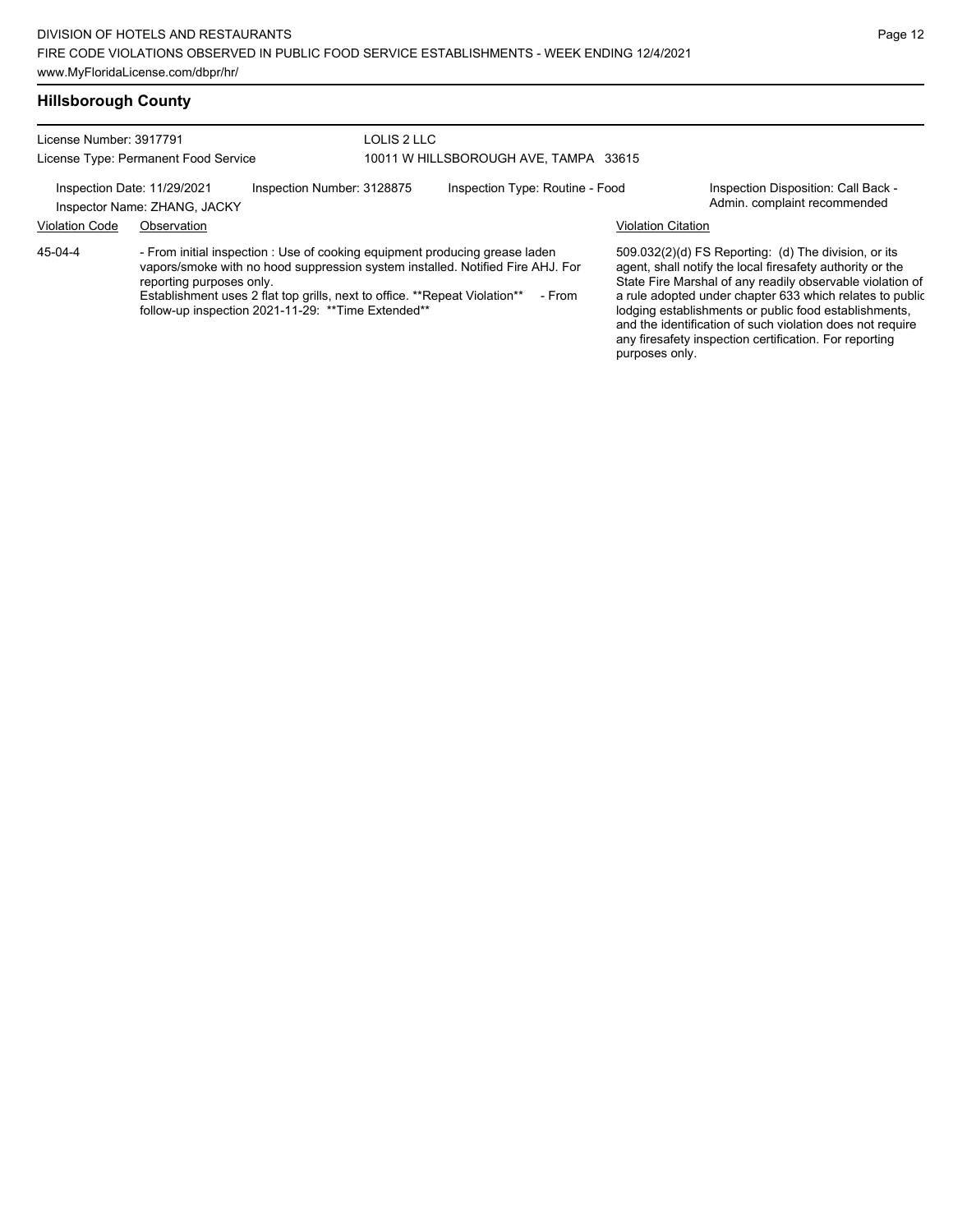# **Indian River County**

License Number: 4105157 License Type: Permanent Food Service

SUBWAY #36886 2190 45 ST, VERO BEACH 32960

Inspection Date: 11/29/2021 Inspection Number: 3097017 Inspection Type: Routine - Food Inspection Disposition: Call Back -

Inspector Name: DAVIS, DIANNA **Inspector Name: DAVIS, DIANNA** 

Violation Code Observation Violation Citation

46-01-4

- From initial inspection : Marked exit/path to marked exit blocked. For reporting purposes only. Door on south side of facility Blocked and locked. - From follow-up inspection 2021-11-29: South side door locked, no entry or exit even though it is marked for exit. \*\*Admin Complaint\*\*

509.032(2)(d) FS Reporting: (d) The division, or its agent, shall notify the local firesafety authority or the State Fire Marshal of any readily observable violation of a rule adopted under chapter 633 which relates to public lodging establishments or public food establishments, and the identification of such violation does not require any firesafety inspection certification. For reporting purposes only.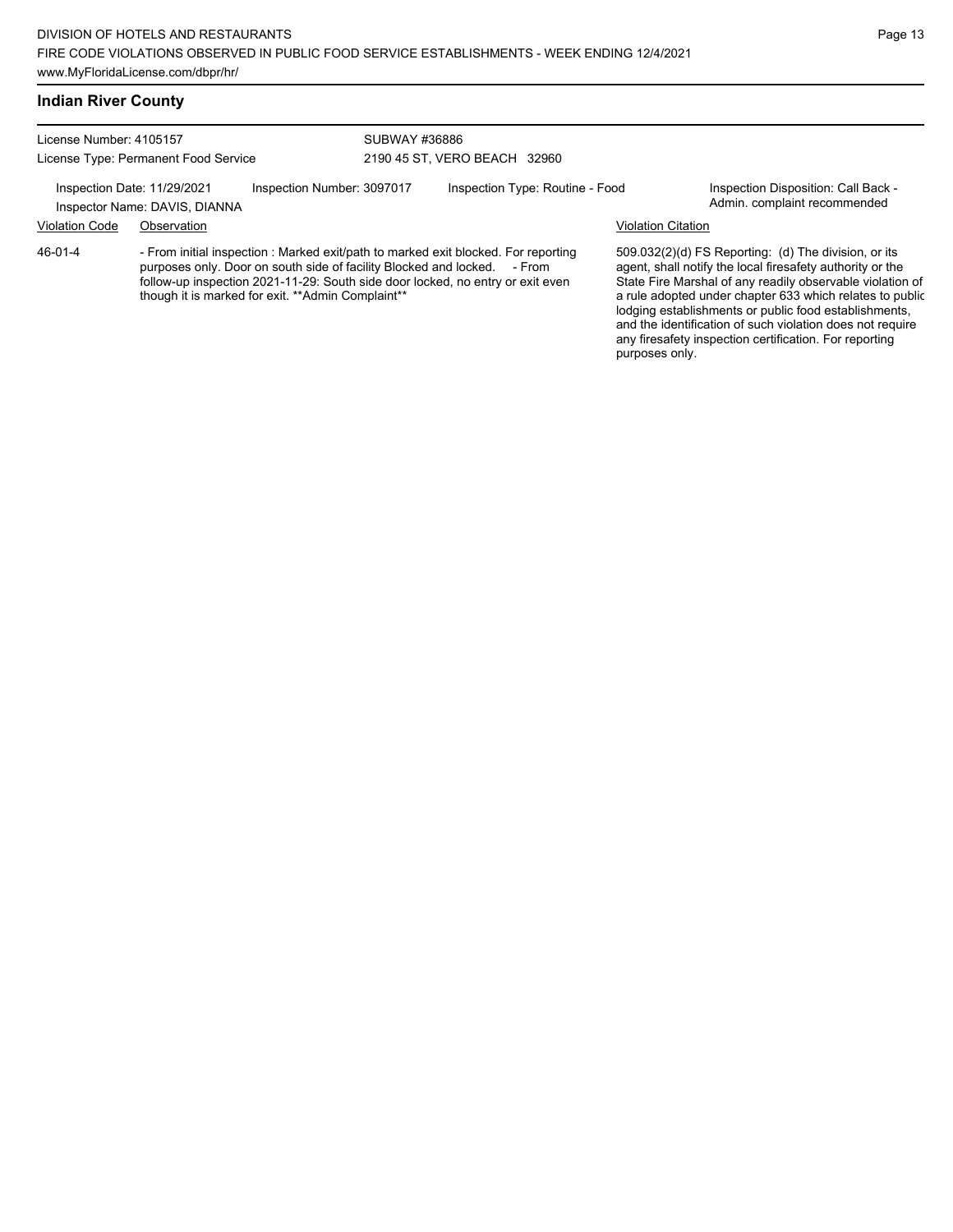**Marion County**

License Number: 5202118 License Type: Permanent Food Service ZAXBY'S 2175 E SILVER SPRINGS BLVD, OCALA 34470 Inspection Date: 12/01/2021 Inspection Number: 3090453 Inspection Type: Routine - Food Inspection Disposition: Inspection Inspector Name: DRIGGERS, MANDY Violation Code Observation Violation Citation Portable fire extinguisher gauge in red zone. For reporting purposes only. Near side door. 509.032(2)(d) FS Reporting: (d) The division, or its agent, shall notify the local firesafety authority or the State Fire Marshal of any readily observable violation of a rule adopted under chapter 633 which relates to public lodging establishments or public food establishments, and the identification of such violation does not require any firesafety inspection certification. For reporting purposes only. 45-02-4 License Number: 5202763 License Type: Permanent Food Service AMRIT PALACE INDIAN RESTAURANT 3415 SW COLLEGE ROAD, OCALA 34474 Inspection Date: 11/23/2021 Inspection Number: 3125746 Inspection Type: Routine - Food Inspection Disposition: Inspection Inspector Name: GARNER, DHANIQUA **Inspector Name: GARNER, DHANIQUA** Violation Code Observation Violation Citation Portable fire extinguisher gauge in red zone. For reporting purposes only. Observed gray kitchen fire extinguisher located across from reach in freezer in "over charge zone" 509.032(2)(d) FS Reporting: (d) The division, or its agent, shall notify the local firesafety authority or the State Fire Marshal of any readily observable violation of 45-02-4

a rule adopted under chapter 633 which relates to public lodging establishments or public food establishments, and the identification of such violation does not require any firesafety inspection certification. For reporting purposes only.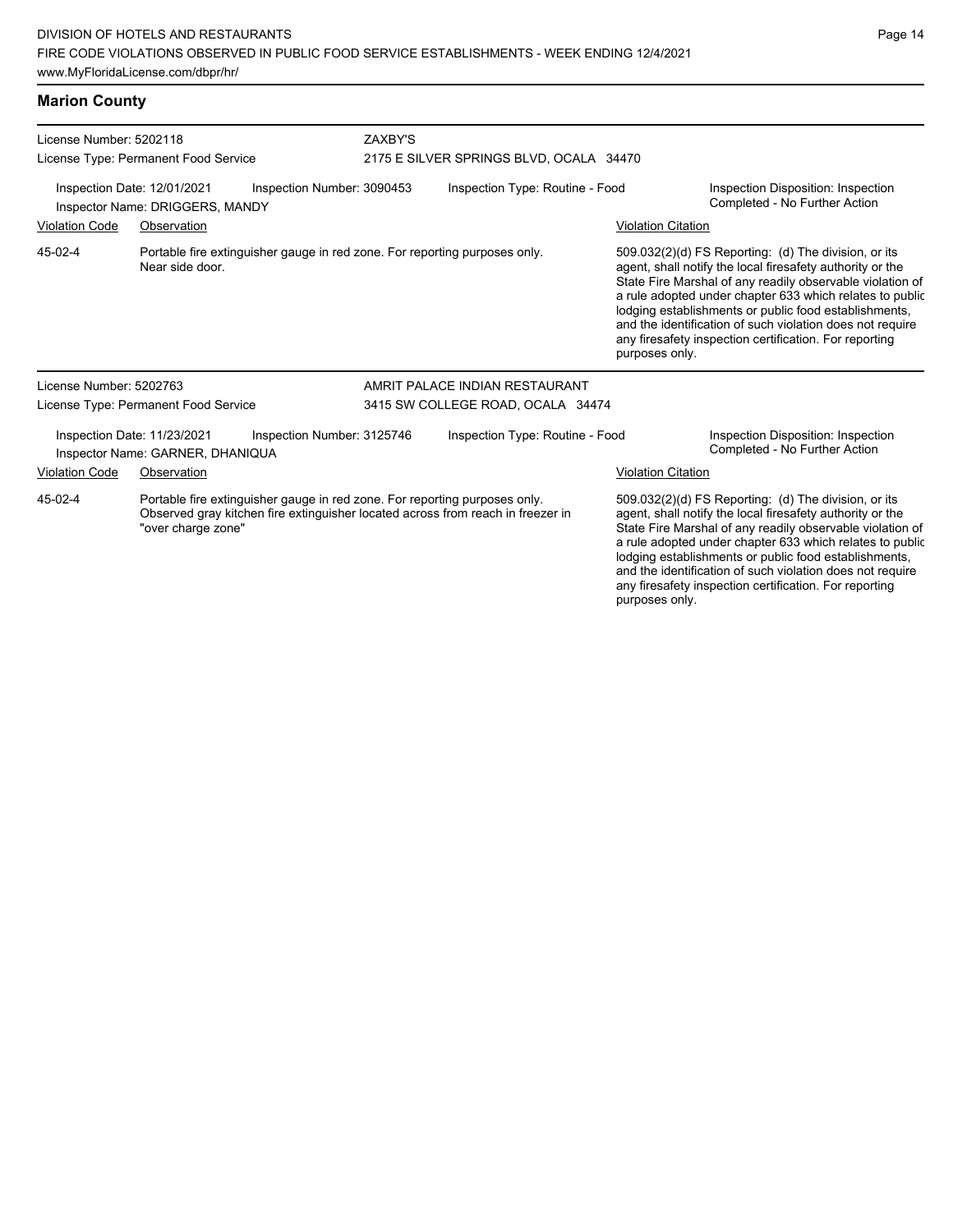**Martin County**

| License Number: 5301507<br>License Type: Permanent Food Service |                                      |                                                                         | ROCKY'S SUB SHOP & CAFE<br>3219 SW MAPP RD, PALM CITY 34990 |                                                                                                                                                            |                           |                                                                                                                                                                                                                                                                                                                                                                                                                            |
|-----------------------------------------------------------------|--------------------------------------|-------------------------------------------------------------------------|-------------------------------------------------------------|------------------------------------------------------------------------------------------------------------------------------------------------------------|---------------------------|----------------------------------------------------------------------------------------------------------------------------------------------------------------------------------------------------------------------------------------------------------------------------------------------------------------------------------------------------------------------------------------------------------------------------|
| Inspection Date: 11/29/2021                                     | Inspector Name: PETROW, MICHAEL      | Inspection Number: 3145662                                              |                                                             | Inspection Type: Routine - Food                                                                                                                            |                           | Inspection Disposition: Inspection<br>Completed - No Further Action                                                                                                                                                                                                                                                                                                                                                        |
| <b>Violation Code</b>                                           | Observation                          |                                                                         |                                                             |                                                                                                                                                            | <b>Violation Citation</b> |                                                                                                                                                                                                                                                                                                                                                                                                                            |
| 45-04-4                                                         |                                      | Observed electric oil fryer in kitchen, no fire suppression system.     |                                                             | Use of cooking equipment producing grease laden vapors/smoke with no hood<br>suppression system installed. Notified Fire AHJ. For reporting purposes only. | purposes only.            | 509.032(2)(d) FS Reporting: (d) The division, or its<br>agent, shall notify the local firesafety authority or the<br>State Fire Marshal of any readily observable violation of<br>a rule adopted under chapter 633 which relates to public<br>lodging establishments or public food establishments,<br>and the identification of such violation does not require<br>any firesafety inspection certification. For reporting |
| License Number: 5301385                                         |                                      |                                                                         |                                                             | DUNKIN DONUTS/BASKIN ROBBINS                                                                                                                               |                           |                                                                                                                                                                                                                                                                                                                                                                                                                            |
|                                                                 | License Type: Permanent Food Service |                                                                         |                                                             | 2101 SE OCEAN BLVD, STUART 34996                                                                                                                           |                           |                                                                                                                                                                                                                                                                                                                                                                                                                            |
| Inspection Date: 11/30/2021<br>Inspector Name: PETROW, MICHAEL  |                                      | Inspection Number: 3118386                                              |                                                             | Inspection Type: Routine - Food                                                                                                                            |                           | Inspection Disposition: Inspection<br>Completed - No Further Action                                                                                                                                                                                                                                                                                                                                                        |
| <b>Violation Code</b>                                           | Observation                          |                                                                         |                                                             |                                                                                                                                                            | <b>Violation Citation</b> |                                                                                                                                                                                                                                                                                                                                                                                                                            |
| 45-02-4                                                         |                                      | extinguisher by Three-compartment sink. Fire extinguisher by back door. |                                                             | Portable fire extinguisher gauge in red zone. For reporting purposes only. Fire                                                                            | purposes only.            | 509.032(2)(d) FS Reporting: (d) The division, or its<br>agent, shall notify the local firesafety authority or the<br>State Fire Marshal of any readily observable violation of<br>a rule adopted under chapter 633 which relates to public<br>lodging establishments or public food establishments,<br>and the identification of such violation does not require<br>any firesafety inspection certification. For reporting |
| 45-02-4                                                         |                                      | door, and by Three-compartment sink.                                    |                                                             | Portable fire extinguisher gauge in red zone. For reporting purposes only. By back                                                                         | purposes only.            | 509.032(2)(d) FS Reporting: (d) The division, or its<br>agent, shall notify the local firesafety authority or the<br>State Fire Marshal of any readily observable violation of<br>a rule adopted under chapter 633 which relates to public<br>lodging establishments or public food establishments,<br>and the identification of such violation does not require<br>any firesafety inspection certification. For reporting |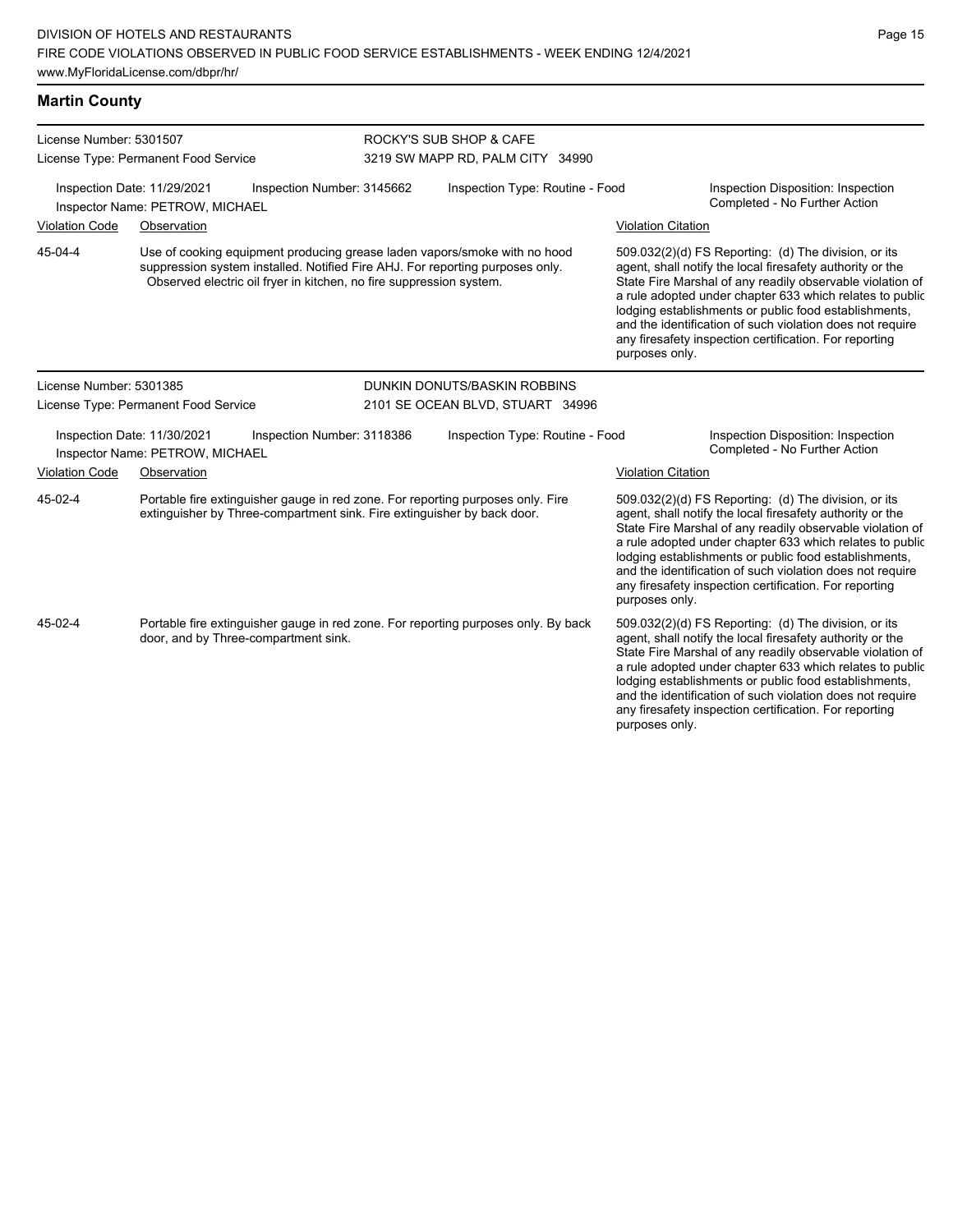**Orange County** License Number: 5813399 License Type: Permanent Food Service MAITLAND CAFE 500 WINDERLEY PL, SUITE 109, MAITLAND 32751 Inspection Date: 12/01/2021 Inspection Number: 3129879 Inspection Type: Routine - Food Inspection Disposition: Inspection Inspector Name: GUTTERMAN, KENNETH Name: The Second Liberal School of the Second Liberal School of Liberal School of Turking School of Turking School of Turking School of Turking School of Turking School of Turking School Violation Code Observation Violation Citation Use of cooking equipment producing grease laden vapors/smoke with no hood suppression system installed. Notified Fire AHJ. For reporting purposes only. 509.032(2)(d) FS Reporting: (d) The division, or its agent, shall notify the local firesafety authority or the State Fire Marshal of any readily observable violation of a rule adopted under chapter 633 which relates to public lodging establishments or public food establishments, and the identification of such violation does not require any firesafety inspection certification. For reporting purposes only. 45-04-4 License Number: 5812943 License Type: Permanent Food Service 4R CENTRAL KITCHEN 2810 W KENNEDY BLVD, EATONVILLE 32810 Inspection Date: 11/29/2021 Inspection Number: 3132200 Inspection Type: Routine - Food Inspection Disposition: Inspection Inspector Name: THORNCROFT, ROBERT **Inspector Name: THORNCROFT, ROBERT** Violation Code Observation Violation Citation Exit door locked. For reporting purposes only. - near smoker 509.032(2)(d) FS Reporting: (d) The division, or its agent, shall notify the local firesafety authority or the State Fire Marshal of any readily observable violation of a rule adopted under chapter 633 which relates to public lodging establishments or public food establishments, and the identification of such violation does not require any firesafety inspection certification. For reporting purposes only. 46-04-4 License Number: 5808122 License Type: Permanent Food Service PIRATES DINNER ADVENTURE 6400 CARRIER DR, ORLANDO 32819 Inspection Date: 12/03/2021 Inspection Number: 3107880 Inspection Type: Routine - Food Inspection Disposition: Inspection Inspector Name: MANTI, KATHRYN Violation Code Observation Violation Citation Portable fire extinguisher is inaccessible. For reporting purposes only. K class extinguisher 509.032(2)(d) FS Reporting: (d) The division, or its agent, shall notify the local firesafety authority or the State Fire Marshal of any readily observable violation of a rule adopted under chapter 633 which relates to public lodging establishments or public food establishments, and the identification of such violation does not require any firesafety inspection certification. For reporting purposes only. 45-06-4 License Number: 5812946 License Type: Permanent Food Service THE BRONZE KINGDOM 6464 INTERNATIONAL DR, ORLANDO 32819 Inspection Date: 12/03/2021 Inspection Number: 3117829 Inspection Type: Routine - Food Inspection Disposition: Warning Issued Inspector Name: MANTI, KATHRYN Violation Code Observation Violation Citation Portable fire extinguisher is inaccessible. For reporting purposes only. K class extinguisher blocked by storage containers \*\*Corrected On-Site\*\* 509.032(2)(d) FS Reporting: (d) The division, or its agent, shall notify the local firesafety authority or the State Fire Marshal of any readily observable violation of a rule adopted under chapter 633 which relates to public lodging establishments or public food establishments, and the identification of such violation does not require any firesafety inspection certification. For reporting 45-06-4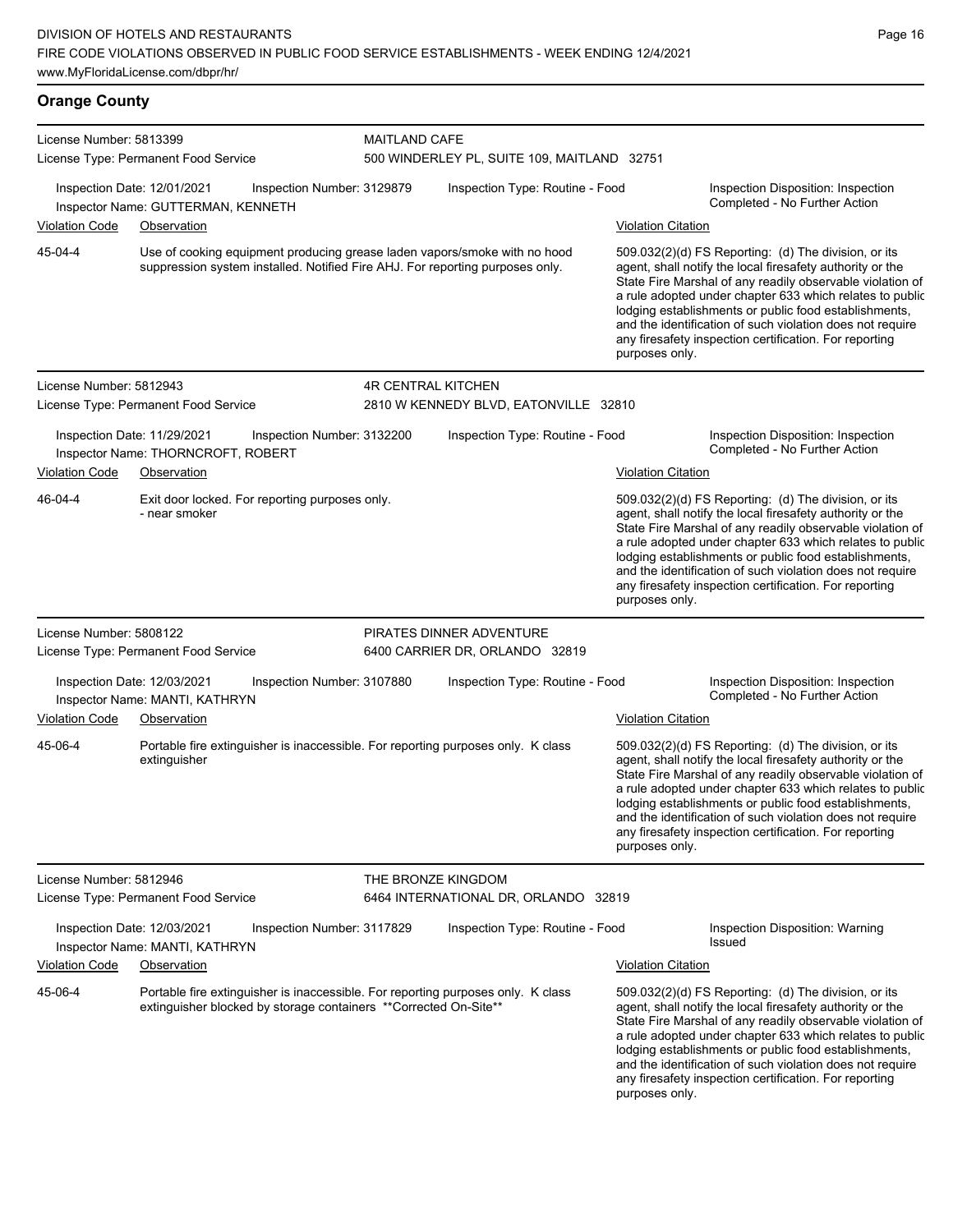| License Number: 5802860                                    |                                                                                                                                                                                                                                                        |                                                                                                                                                  | <b>BURGER KING</b> |                                            |                                                                                                                                                                                                                                                                                                                                                                                                                                                |                                                                                                                                                                                                                                                                                                                                                                                                                            |  |
|------------------------------------------------------------|--------------------------------------------------------------------------------------------------------------------------------------------------------------------------------------------------------------------------------------------------------|--------------------------------------------------------------------------------------------------------------------------------------------------|--------------------|--------------------------------------------|------------------------------------------------------------------------------------------------------------------------------------------------------------------------------------------------------------------------------------------------------------------------------------------------------------------------------------------------------------------------------------------------------------------------------------------------|----------------------------------------------------------------------------------------------------------------------------------------------------------------------------------------------------------------------------------------------------------------------------------------------------------------------------------------------------------------------------------------------------------------------------|--|
| License Type: Permanent Food Service                       |                                                                                                                                                                                                                                                        |                                                                                                                                                  |                    | 13500 W COLONIAL DR, WINTER GARDEN 34787   |                                                                                                                                                                                                                                                                                                                                                                                                                                                |                                                                                                                                                                                                                                                                                                                                                                                                                            |  |
| Inspection Date: 12/03/2021<br>Inspector Name: FREY, RANDY |                                                                                                                                                                                                                                                        | Inspection Number: 3152158                                                                                                                       |                    | Inspection Type: Food-Licensing Inspection |                                                                                                                                                                                                                                                                                                                                                                                                                                                | Inspection Disposition: Warning<br>Issued                                                                                                                                                                                                                                                                                                                                                                                  |  |
| <b>Violation Code</b>                                      | Observation                                                                                                                                                                                                                                            |                                                                                                                                                  |                    |                                            | <b>Violation Citation</b>                                                                                                                                                                                                                                                                                                                                                                                                                      |                                                                                                                                                                                                                                                                                                                                                                                                                            |  |
| 45-04-4                                                    | Use of cooking equipment producing grease laden vapors/smoke with damaged<br>hood suppression system installed. Notified Fire AHJ. For reporting purposes only.<br>Excessive steam and vapors in kitchen caused by damaged hood system over<br>fryers. |                                                                                                                                                  |                    |                                            | $509.032(2)(d)$ FS Reporting: (d) The division, or its<br>agent, shall notify the local firesafety authority or the<br>State Fire Marshal of any readily observable violation of<br>a rule adopted under chapter 633 which relates to public<br>lodging establishments or public food establishments,<br>and the identification of such violation does not require<br>any firesafety inspection certification. For reporting<br>purposes only. |                                                                                                                                                                                                                                                                                                                                                                                                                            |  |
| 45-05-4                                                    | purposes only.                                                                                                                                                                                                                                         | Portable fire extinguisher missing from its designated location. For reporting<br>Fire extinguisher on floor by rear door. **Corrected On-Site** |                    |                                            | purposes only.                                                                                                                                                                                                                                                                                                                                                                                                                                 | 509.032(2)(d) FS Reporting: (d) The division, or its<br>agent, shall notify the local firesafety authority or the<br>State Fire Marshal of any readily observable violation of<br>a rule adopted under chapter 633 which relates to public<br>lodging establishments or public food establishments,<br>and the identification of such violation does not require<br>any firesafety inspection certification. For reporting |  |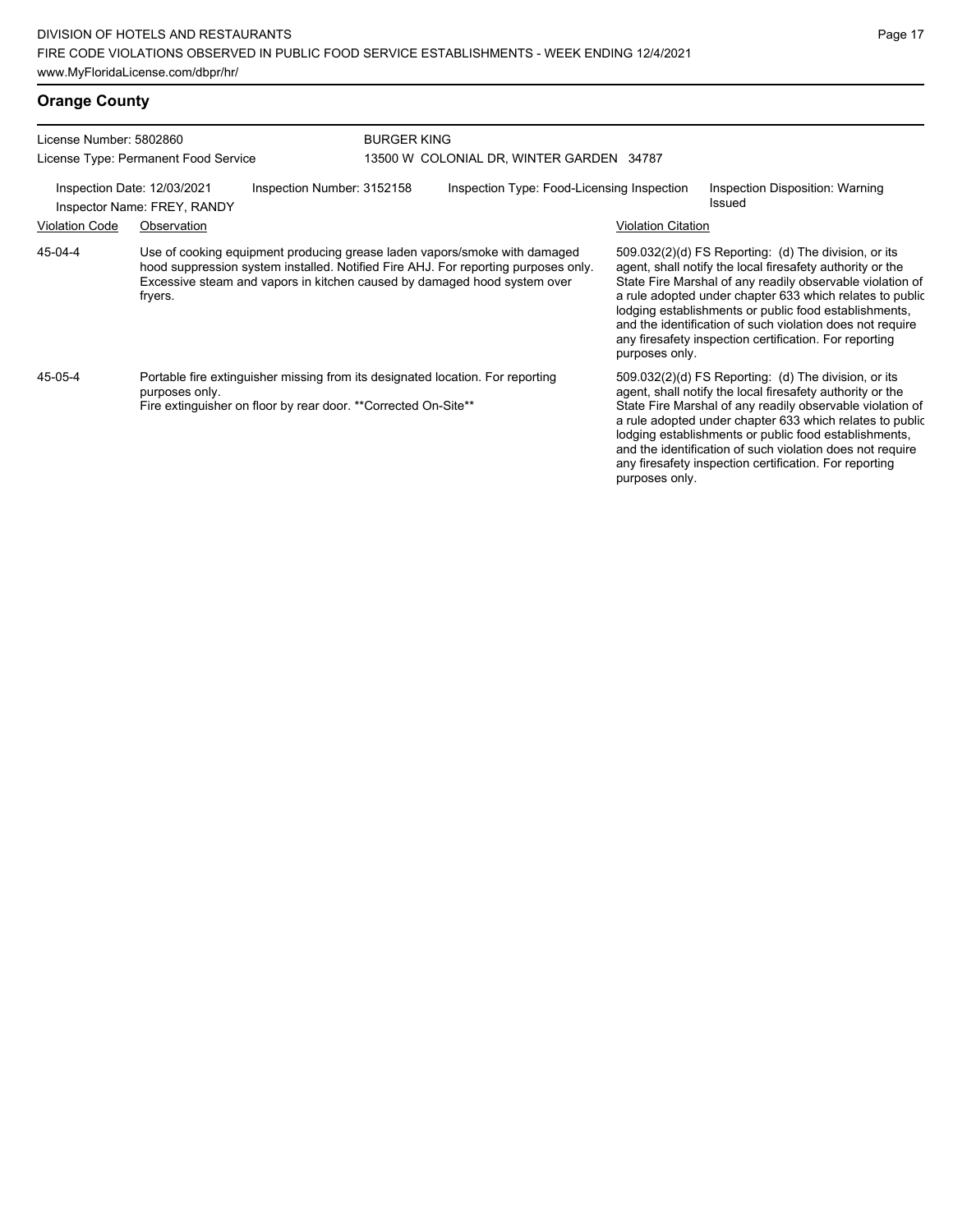| License Number: 5911668<br>License Type: Permanent Food Service                          |             |                                          | <b>GRAND HOTEL KISSIMMEE - BREAKFAST</b><br>3104 PARKWAY BOULEVARD, KISSIMMEE 34747 |                                                                                                                                                                       |                                                 |                                                                                                                                                                                                                    |
|------------------------------------------------------------------------------------------|-------------|------------------------------------------|-------------------------------------------------------------------------------------|-----------------------------------------------------------------------------------------------------------------------------------------------------------------------|-------------------------------------------------|--------------------------------------------------------------------------------------------------------------------------------------------------------------------------------------------------------------------|
| Inspection Number: 3130373<br>Inspection Date: 11/29/2021<br>Inspector Name: IRVEN, RYAN |             |                                          | Inspection Type: Routine - Food                                                     |                                                                                                                                                                       | Inspection Disposition: Call Back -<br>Complied |                                                                                                                                                                                                                    |
| <b>Violation Code</b>                                                                    | Observation |                                          |                                                                                     |                                                                                                                                                                       | <b>Violation Citation</b>                       |                                                                                                                                                                                                                    |
| 48-01-5                                                                                  |             | inspection 2021-11-29: **Time Extended** |                                                                                     | - From initial inspection : No current insurance inspector boiler report or boiler<br>certificate available for boiler. For reporting purposes only. - From follow-up |                                                 | 61C-1.004(10) FAC Reporting: (10) Heating and<br>ventilation - The heating and ventilation system shall be<br>kept in good repair or be installed to maintain a<br>minimum of 68 degrees Eabrepheit throughout the |

minimum of 68 degrees Fahrenheit throughout the building. The insurance inspectors boiler report is required annually for power boilers and high pressure/high temperature boilers and biannually for low pressure steam or vapor heating boilers and shall be posted in the boiler room. For reporting purposes only.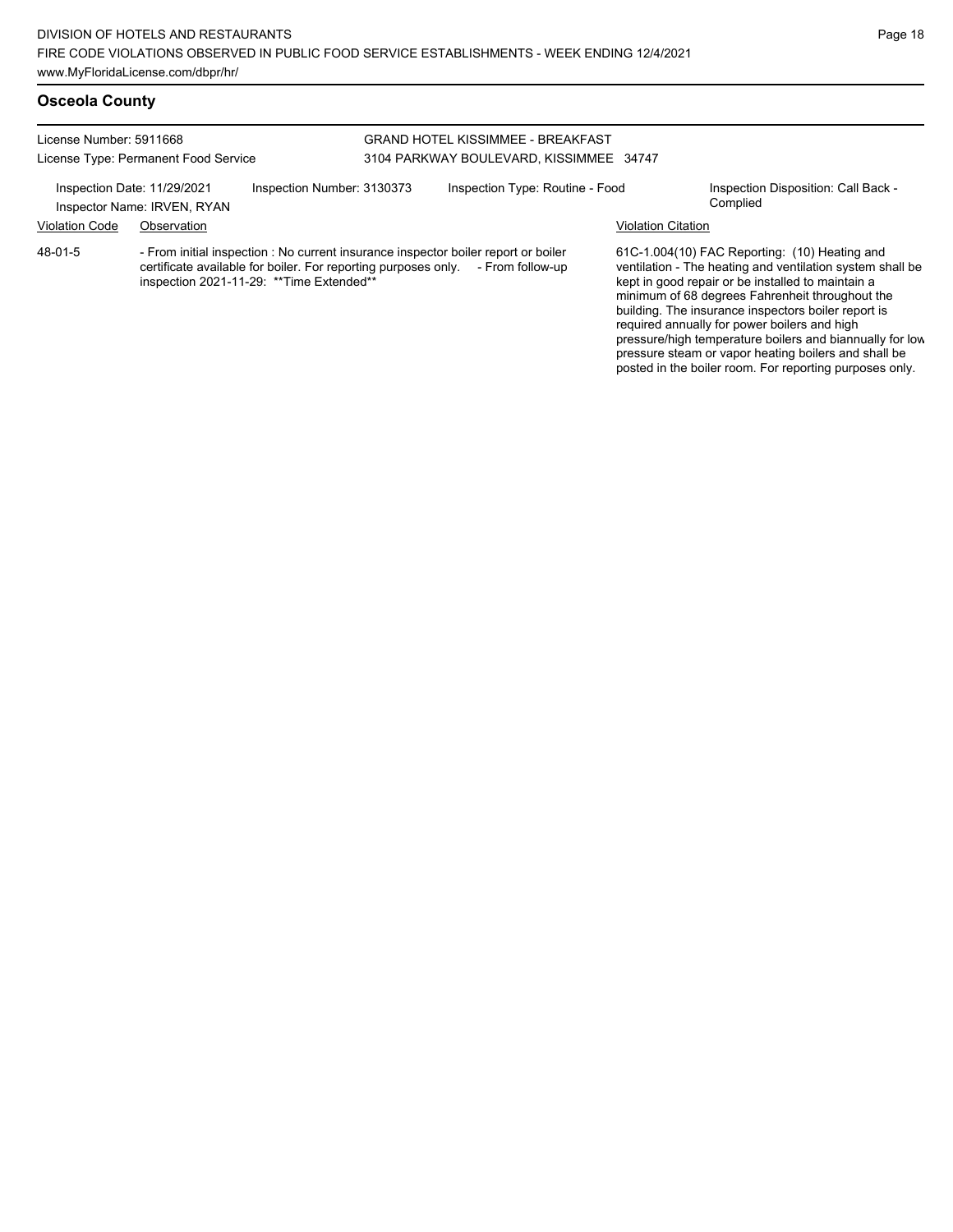License Type: Permanent Food Service

| <b>Palm Beach County</b> |                                                                |                            |             |                                                                                                                                                            |                           |                                                                                                                                                                                                                                                                                                                                                                                                                              |
|--------------------------|----------------------------------------------------------------|----------------------------|-------------|------------------------------------------------------------------------------------------------------------------------------------------------------------|---------------------------|------------------------------------------------------------------------------------------------------------------------------------------------------------------------------------------------------------------------------------------------------------------------------------------------------------------------------------------------------------------------------------------------------------------------------|
| License Number: 6021105  | License Type: Permanent Food Service                           |                            | TIKI BAR 52 | 18487 SE FEDERAL HWY, TEQUESTA 33469                                                                                                                       |                           |                                                                                                                                                                                                                                                                                                                                                                                                                              |
|                          | Inspection Date: 12/03/2021<br>Inspector Name: ROTONDI, VICTOR | Inspection Number: 3142937 |             | Inspection Type: Routine - Food                                                                                                                            |                           | Inspection Disposition: Inspection<br>Completed - No Further Action                                                                                                                                                                                                                                                                                                                                                          |
| <b>Violation Code</b>    | Observation                                                    |                            |             |                                                                                                                                                            | <b>Violation Citation</b> |                                                                                                                                                                                                                                                                                                                                                                                                                              |
| 45-04-4                  | Small fryers/by prep area/kitchen                              |                            |             | Use of cooking equipment producing grease laden vapors/smoke with no hood<br>suppression system installed. Notified Fire AHJ. For reporting purposes only. | purposes only.            | $509.032(2)(d)$ FS Reporting: (d) The division, or its<br>agent, shall notify the local firesafety authority or the<br>State Fire Marshal of any readily observable violation of<br>a rule adopted under chapter 633 which relates to public<br>lodging establishments or public food establishments,<br>and the identification of such violation does not require<br>any firesafety inspection certification. For reporting |
| License Number: 6003849  |                                                                |                            | SINCLAIR'S  |                                                                                                                                                            |                           |                                                                                                                                                                                                                                                                                                                                                                                                                              |

5 N A1A, JUPITER 33477

| <b>Violation Code</b><br>48-01-5                                                                                                                                                                      | Inspection Date: 12/01/2021<br>Inspector Name: ROTONDI, VICTOR<br>Observation<br>Violation** | Inspection Number: 3143437 |                                 | Inspection Type: Routine - Food<br>No current insurance inspector boiler report or boiler certificate available for boiler.<br>For reporting purposes only 099577, 099578, 098381 all exp 5/20/2021. **Repeat |  | <b>Violation Citation</b>                                           | Inspection Disposition: Inspection<br>Completed - No Further Action<br>61C-1.004(10) FAC Reporting: (10) Heating and<br>ventilation - The heating and ventilation system shall be<br>kept in good repair or be installed to maintain a<br>minimum of 68 degrees Fahrenheit throughout the<br>building. The insurance inspectors boiler report is<br>required annually for power boilers and high<br>pressure/high temperature boilers and biannually for low<br>pressure steam or vapor heating boilers and shall be<br>posted in the boiler room. For reporting purposes only. |
|-------------------------------------------------------------------------------------------------------------------------------------------------------------------------------------------------------|----------------------------------------------------------------------------------------------|----------------------------|---------------------------------|---------------------------------------------------------------------------------------------------------------------------------------------------------------------------------------------------------------|--|---------------------------------------------------------------------|---------------------------------------------------------------------------------------------------------------------------------------------------------------------------------------------------------------------------------------------------------------------------------------------------------------------------------------------------------------------------------------------------------------------------------------------------------------------------------------------------------------------------------------------------------------------------------|
| License Number: 6007350                                                                                                                                                                               |                                                                                              |                            | <b>SANDBAR</b>                  |                                                                                                                                                                                                               |  |                                                                     |                                                                                                                                                                                                                                                                                                                                                                                                                                                                                                                                                                                 |
|                                                                                                                                                                                                       | License Type: Permanent Food Service                                                         |                            | 5 N A1A, JUPITER 33477          |                                                                                                                                                                                                               |  |                                                                     |                                                                                                                                                                                                                                                                                                                                                                                                                                                                                                                                                                                 |
|                                                                                                                                                                                                       | Inspection Date: 12/01/2021<br>Inspector Name: ROTONDI, VICTOR                               | Inspection Number: 3143471 |                                 | Inspection Type: Routine - Food                                                                                                                                                                               |  |                                                                     | Inspection Disposition: Inspection<br>Completed - No Further Action                                                                                                                                                                                                                                                                                                                                                                                                                                                                                                             |
| <b>Violation Code</b>                                                                                                                                                                                 | Observation                                                                                  |                            |                                 |                                                                                                                                                                                                               |  | <b>Violation Citation</b>                                           |                                                                                                                                                                                                                                                                                                                                                                                                                                                                                                                                                                                 |
| 48-01-5                                                                                                                                                                                               | Violation**                                                                                  |                            |                                 | No current insurance inspector boiler report or boiler certificate available for boiler.<br>For reporting purposes only. 099577, 099578, 098381 all exp5/20/21 ** Repeat                                      |  |                                                                     | 61C-1.004(10) FAC Reporting: (10) Heating and<br>ventilation - The heating and ventilation system shall be<br>kept in good repair or be installed to maintain a<br>minimum of 68 degrees Fahrenheit throughout the<br>building. The insurance inspectors boiler report is<br>required annually for power boilers and high<br>pressure/high temperature boilers and biannually for low<br>pressure steam or vapor heating boilers and shall be<br>posted in the boiler room. For reporting purposes only.                                                                        |
| License Number: 6007461                                                                                                                                                                               |                                                                                              |                            | <b>EMPLOYEE DINING AREA</b>     |                                                                                                                                                                                                               |  |                                                                     |                                                                                                                                                                                                                                                                                                                                                                                                                                                                                                                                                                                 |
| License Type: Permanent Food Service                                                                                                                                                                  |                                                                                              |                            | 5 N A1A, JUPITER 33477          |                                                                                                                                                                                                               |  |                                                                     |                                                                                                                                                                                                                                                                                                                                                                                                                                                                                                                                                                                 |
| Inspection Date: 12/01/2021<br>Inspection Number: 3143525<br>Inspector Name: ROTONDI, VICTOR                                                                                                          |                                                                                              |                            | Inspection Type: Routine - Food |                                                                                                                                                                                                               |  | Inspection Disposition: Inspection<br>Completed - No Further Action |                                                                                                                                                                                                                                                                                                                                                                                                                                                                                                                                                                                 |
| <b>Violation Code</b>                                                                                                                                                                                 | Observation                                                                                  |                            |                                 |                                                                                                                                                                                                               |  | <b>Violation Citation</b>                                           |                                                                                                                                                                                                                                                                                                                                                                                                                                                                                                                                                                                 |
| 48-01-5<br>No current insurance inspector boiler report or boiler certificate available for boiler.<br>For reporting purposes only. 099577, 099578, 098381 all exp 05/20/2021 **Repeat<br>Violation** |                                                                                              |                            |                                 |                                                                                                                                                                                                               |  |                                                                     | 61C-1.004(10) FAC Reporting: (10) Heating and<br>ventilation - The heating and ventilation system shall be<br>kept in good repair or be installed to maintain a                                                                                                                                                                                                                                                                                                                                                                                                                 |

kept in good repair or be installed to maintain a minimum of 68 degrees Fahrenheit throughout the building. The insurance inspectors boiler report is required annually for power boilers and high pressure/high temperature boilers and biannually for low pressure steam or vapor heating boilers and shall be posted in the boiler room. For reporting purposes only.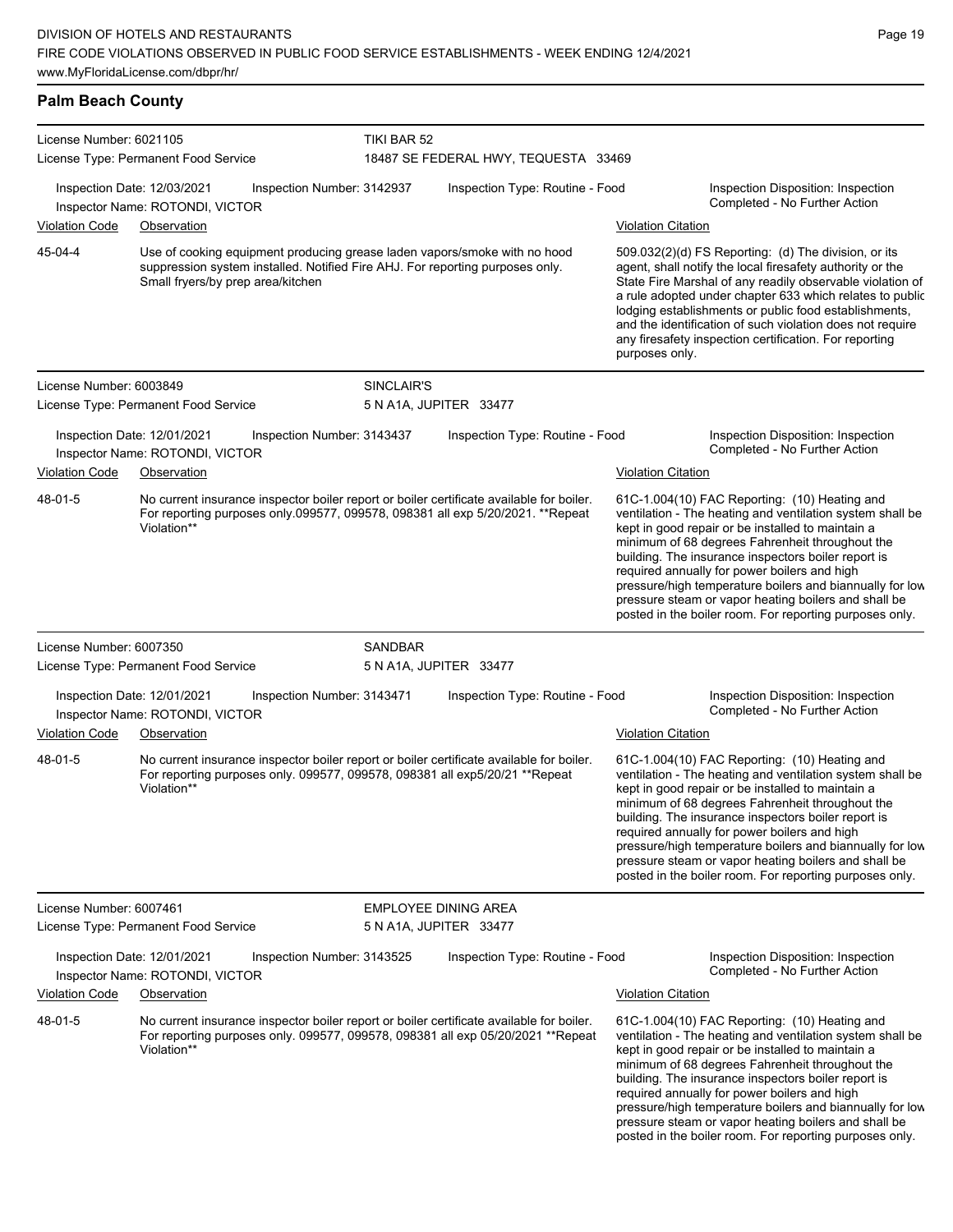**Pinellas County**

| License Number: 6217800<br>License Type: Permanent Food Service<br>Inspection Number: 3103511<br>Inspection Date: 12/03/2021<br>Inspector Name: LOZANO, KELVIN |                                                                 |                                                                   | SOUTHIE COFFEE<br>1500 S MISSOURI AVE, CLEARWATER 33756 |                                                                                                                                                                                                                                            |                                                                                                                                                                                                                                                                                                                                                                                                                                              |                                                                                                                                                                                                             |  |
|----------------------------------------------------------------------------------------------------------------------------------------------------------------|-----------------------------------------------------------------|-------------------------------------------------------------------|---------------------------------------------------------|--------------------------------------------------------------------------------------------------------------------------------------------------------------------------------------------------------------------------------------------|----------------------------------------------------------------------------------------------------------------------------------------------------------------------------------------------------------------------------------------------------------------------------------------------------------------------------------------------------------------------------------------------------------------------------------------------|-------------------------------------------------------------------------------------------------------------------------------------------------------------------------------------------------------------|--|
|                                                                                                                                                                |                                                                 |                                                                   |                                                         | Inspection Type: Routine - Food                                                                                                                                                                                                            |                                                                                                                                                                                                                                                                                                                                                                                                                                              | Inspection Disposition: Warning<br><b>Issued</b>                                                                                                                                                            |  |
| <b>Violation Code</b>                                                                                                                                          | Observation                                                     |                                                                   |                                                         |                                                                                                                                                                                                                                            | <b>Violation Citation</b>                                                                                                                                                                                                                                                                                                                                                                                                                    |                                                                                                                                                                                                             |  |
| 49-05-4                                                                                                                                                        |                                                                 | Increased seating from 0 to 45 seats                              |                                                         |                                                                                                                                                                                                                                            | 509.032(2)(d) FS Reporting: (d) The division, or its<br>agent, shall notify the local firesafety authority or the<br>State Fire Marshal of any readily observable violation of<br>a rule adopted under chapter 633 which relates to public<br>lodging establishments or public food establishments,<br>and the identification of such violation does not require<br>any firesafety inspection certification. For reporting<br>purposes only. |                                                                                                                                                                                                             |  |
| License Number: 6217202                                                                                                                                        |                                                                 |                                                                   | NORTH ISLAND BAR AND GRILLE                             |                                                                                                                                                                                                                                            |                                                                                                                                                                                                                                                                                                                                                                                                                                              |                                                                                                                                                                                                             |  |
|                                                                                                                                                                | License Type: Permanent Food Service                            |                                                                   | 600 MANDALAY AVE., CLEARWATER 33767                     |                                                                                                                                                                                                                                            |                                                                                                                                                                                                                                                                                                                                                                                                                                              |                                                                                                                                                                                                             |  |
|                                                                                                                                                                | Inspection Date: 12/02/2021<br>Inspector Name: KOUSTIS, TIMOTHY | Inspection Number: 3160777                                        |                                                         | Inspection Type: Routine - Food                                                                                                                                                                                                            |                                                                                                                                                                                                                                                                                                                                                                                                                                              | Inspection Disposition: Inspection<br>Completed - No Further Action                                                                                                                                         |  |
| <b>Violation Code</b>                                                                                                                                          | Observation                                                     |                                                                   |                                                         |                                                                                                                                                                                                                                            | <b>Violation Citation</b>                                                                                                                                                                                                                                                                                                                                                                                                                    |                                                                                                                                                                                                             |  |
| 49-02-4                                                                                                                                                        |                                                                 | Items removed. For reporting purposes only. **Corrected On-Site** |                                                         | Flammables stored/debris present in kitchen. LP 20# propane store in kitchen.                                                                                                                                                              |                                                                                                                                                                                                                                                                                                                                                                                                                                              | 61C-1.004(6) FAC Reporting: (6) Attics, basements,<br>boiler rooms, meter rooms, laundry rooms, and storage<br>rooms shall be kept clean and free of debris and<br>flammables. For reporting purposes only. |  |
| License Number: 6216812                                                                                                                                        |                                                                 |                                                                   | <b>WESTSHORE PIZZA</b>                                  |                                                                                                                                                                                                                                            |                                                                                                                                                                                                                                                                                                                                                                                                                                              |                                                                                                                                                                                                             |  |
|                                                                                                                                                                | License Type: Permanent Food Service                            |                                                                   |                                                         | 2989 W BAY DR, BELLEAIR BLUFFS 33770                                                                                                                                                                                                       |                                                                                                                                                                                                                                                                                                                                                                                                                                              |                                                                                                                                                                                                             |  |
|                                                                                                                                                                | Inspection Date: 11/30/2021<br>Inspector Name: KOUSTIS, TIMOTHY | Inspection Number: 3096415                                        |                                                         | Inspection Type: Routine - Food                                                                                                                                                                                                            |                                                                                                                                                                                                                                                                                                                                                                                                                                              | Inspection Disposition: Warning<br><b>Issued</b>                                                                                                                                                            |  |
| Violation Code<br>Observation                                                                                                                                  |                                                                 |                                                                   |                                                         | <b>Violation Citation</b>                                                                                                                                                                                                                  |                                                                                                                                                                                                                                                                                                                                                                                                                                              |                                                                                                                                                                                                             |  |
| 45-02-4<br>Portable fire extinguisher gauge in red zone. For reporting purposes only.<br>Entrance to kitchen.                                                  |                                                                 |                                                                   |                                                         | 509.032(2)(d) FS Reporting: (d) The division, or its<br>agent, shall notify the local firesafety authority or the<br>State Fire Marshal of any readily observable violation of<br>a rule adopted under chapter 633 which relates to public |                                                                                                                                                                                                                                                                                                                                                                                                                                              |                                                                                                                                                                                                             |  |

lodging establishments or public food establishments, and the identification of such violation does not require any firesafety inspection certification. For reporting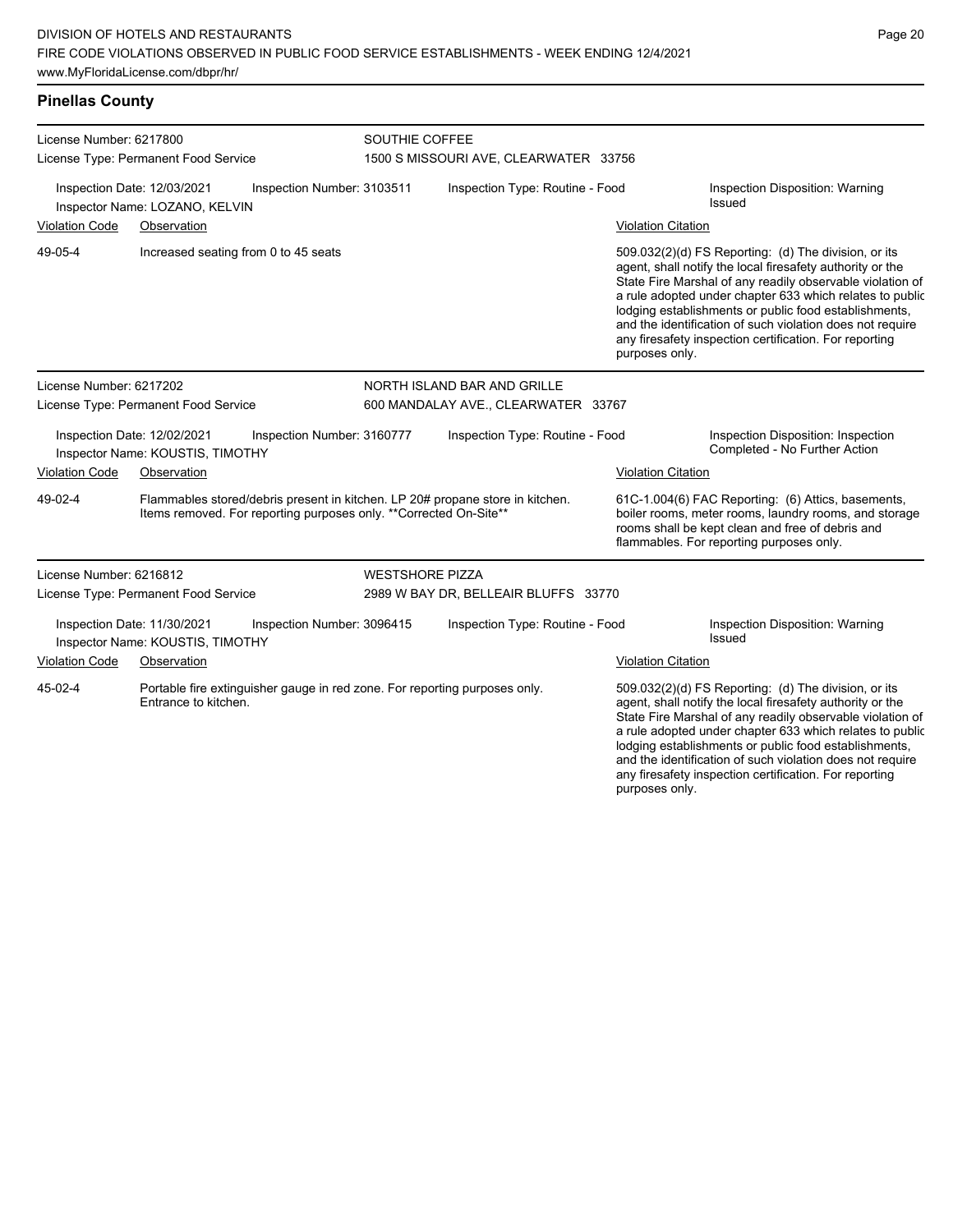| License Number: 6805362<br>License Type: Permanent Food Service                              |             |                                                                                                                            | LA MUCCA BALLERINA<br>1668 MAIN ST. SARASOTA 34236 |                                 |                           |                                                                                                                                                                                                                                                                                                                                                                                                                            |
|----------------------------------------------------------------------------------------------|-------------|----------------------------------------------------------------------------------------------------------------------------|----------------------------------------------------|---------------------------------|---------------------------|----------------------------------------------------------------------------------------------------------------------------------------------------------------------------------------------------------------------------------------------------------------------------------------------------------------------------------------------------------------------------------------------------------------------------|
| Inspection Number: 3127601<br>Inspection Date: 11/30/2021<br>Inspector Name: MCKEON, MICHAEL |             |                                                                                                                            |                                                    | Inspection Type: Routine - Food |                           | Inspection Disposition: Inspection<br>Completed - No Further Action                                                                                                                                                                                                                                                                                                                                                        |
| <b>Violation Code</b>                                                                        | Observation |                                                                                                                            |                                                    |                                 | <b>Violation Citation</b> |                                                                                                                                                                                                                                                                                                                                                                                                                            |
| 47-03-4                                                                                      |             | Observed electrical wiring in disrepair. For reporting purposes only.<br>Exposed electrical wires in the dry storage area. |                                                    |                                 |                           | 509.032(2)(d) FS Reporting: (d) The division, or its<br>agent, shall notify the local firesafety authority or the<br>State Fire Marshal of any readily observable violation of<br>a rule adopted under chapter 633 which relates to public<br>lodging establishments or public food establishments,<br>and the identification of such violation does not require<br>any firesafety inspection certification. For reporting |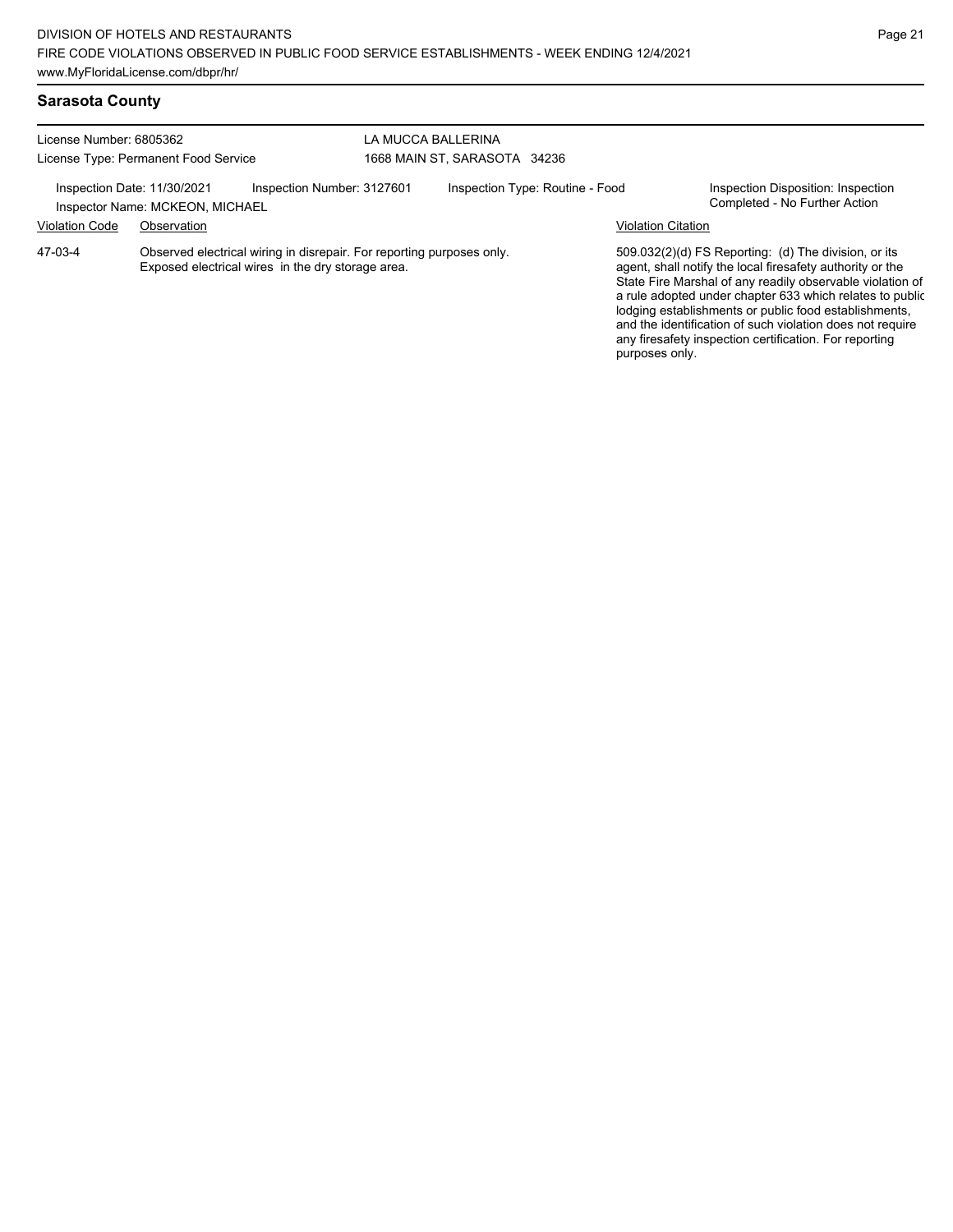| <b>Seminole County</b>                                                                                                                                           |                                                                                                                                     |                            |                                      |                           |                                                                                                                                                                                                                                                                                                     |  |  |  |
|------------------------------------------------------------------------------------------------------------------------------------------------------------------|-------------------------------------------------------------------------------------------------------------------------------------|----------------------------|--------------------------------------|---------------------------|-----------------------------------------------------------------------------------------------------------------------------------------------------------------------------------------------------------------------------------------------------------------------------------------------------|--|--|--|
| License Number: 6903479<br>License Type: Permanent Food Service                                                                                                  |                                                                                                                                     |                            | <b>TEXAS ROADHOUSE</b>               |                           |                                                                                                                                                                                                                                                                                                     |  |  |  |
|                                                                                                                                                                  |                                                                                                                                     |                            | 100 TOWNE CENTER BLVD, SANFORD 32771 |                           |                                                                                                                                                                                                                                                                                                     |  |  |  |
| Inspection Date: 12/03/2021<br>Inspector Name: ANGEL, TERRY                                                                                                      |                                                                                                                                     | Inspection Number: 3121873 | Inspection Type: Routine - Food      |                           | Inspection Disposition: Inspection<br>Completed - No Further Action                                                                                                                                                                                                                                 |  |  |  |
| <b>Violation Code</b>                                                                                                                                            | Observation                                                                                                                         |                            |                                      | <b>Violation Citation</b> |                                                                                                                                                                                                                                                                                                     |  |  |  |
| 49-03-4                                                                                                                                                          | Flammables stored/debris present in hot water heater room. For reporting<br>purposes only.<br>Wiping cloths. ** Corrected On-Site** |                            |                                      |                           | 61C-1.004(6) FAC Reporting: (6) Attics, basements,<br>boiler rooms, meter rooms, laundry rooms, and storage<br>rooms shall be kept clean and free of debris and<br>flammables. For reporting purposes only.                                                                                         |  |  |  |
| License Number: 6903415                                                                                                                                          |                                                                                                                                     | <b>WILLOW TREE CAFE</b>    |                                      |                           |                                                                                                                                                                                                                                                                                                     |  |  |  |
| License Type: Permanent Food Service                                                                                                                             |                                                                                                                                     |                            | 205 E 1 ST, SANFORD 32771-1372       |                           |                                                                                                                                                                                                                                                                                                     |  |  |  |
| Inspection Date: 11/30/2021<br>Inspector Name: ANGEL, TERRY                                                                                                      |                                                                                                                                     | Inspection Number: 3130364 | Inspection Type: Routine - Food      |                           | Inspection Disposition: Inspection<br>Completed - No Further Action                                                                                                                                                                                                                                 |  |  |  |
| Violation Code                                                                                                                                                   | Observation                                                                                                                         |                            |                                      | <b>Violation Citation</b> |                                                                                                                                                                                                                                                                                                     |  |  |  |
| 48-04-4<br>Propane tank (larger than 2.7 lb. water capacity/1 lb. gas capacity) located inside<br>of the building. For reporting purposes only.<br>By dumpsters. |                                                                                                                                     |                            |                                      |                           | 509.032(2)(d) FS Reporting: (d) The division, or its<br>agent, shall notify the local firesafety authority or the<br>State Fire Marshal of any readily observable violation of<br>a rule adopted under chapter 633 which relates to public<br>lodging establishments or public food establishments, |  |  |  |

and the identification of such violation does not require any firesafety inspection certification. For reporting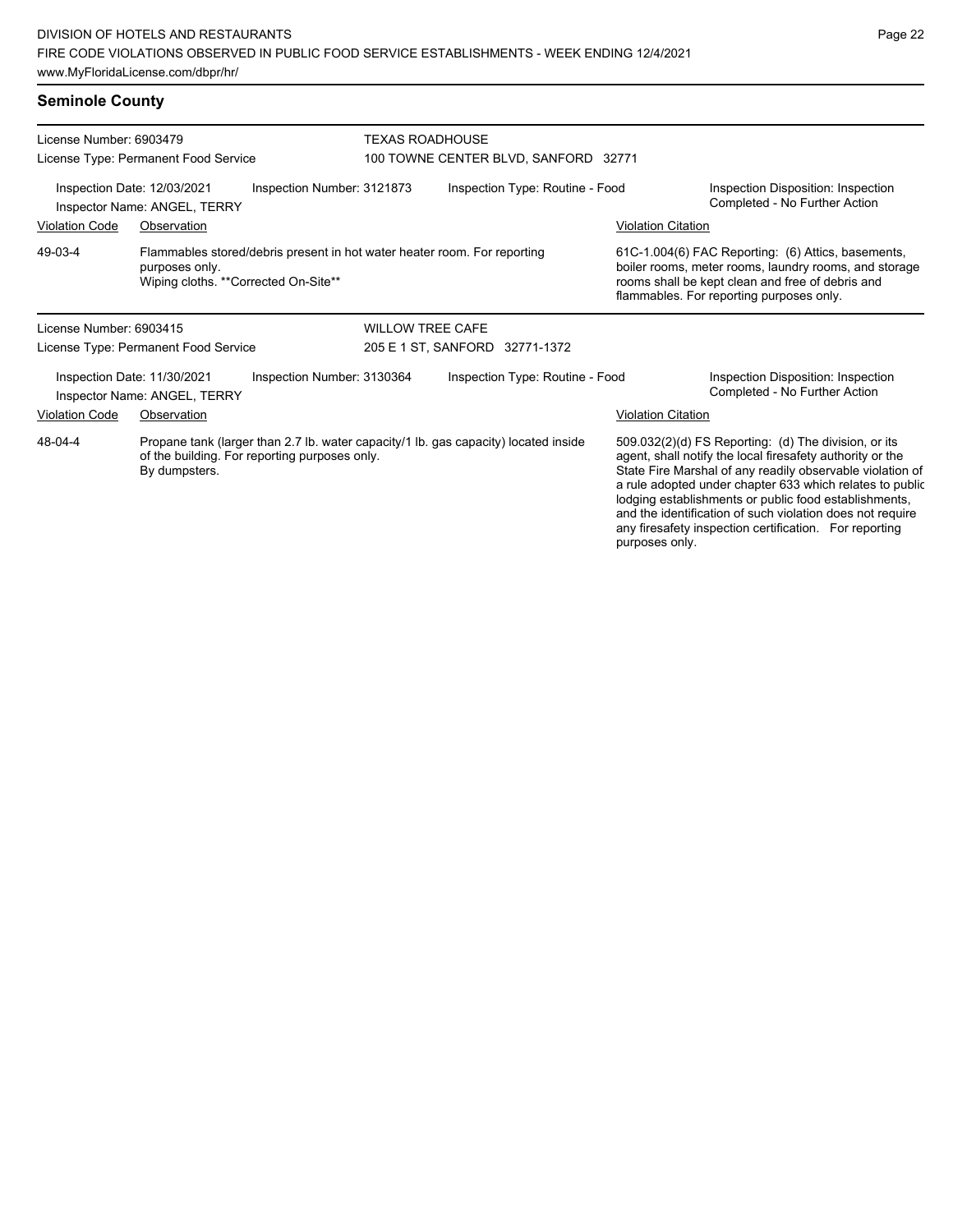| License Number: 6600795 |                                                                                                                                                                                                                        | AT CRAZY FISH              |                                    |                           |                                                                                                                                                                                                                                                                                                                                                                                                                            |
|-------------------------|------------------------------------------------------------------------------------------------------------------------------------------------------------------------------------------------------------------------|----------------------------|------------------------------------|---------------------------|----------------------------------------------------------------------------------------------------------------------------------------------------------------------------------------------------------------------------------------------------------------------------------------------------------------------------------------------------------------------------------------------------------------------------|
|                         | License Type: Permanent Food Service                                                                                                                                                                                   |                            | 211 AVE A, FORT PIERCE 34950       |                           |                                                                                                                                                                                                                                                                                                                                                                                                                            |
|                         | Inspection Date: 11/30/2021<br>Inspector Name: HARROD, JESSICA                                                                                                                                                         | Inspection Number: 3147306 | Inspection Type: Routine - Food    |                           | Inspection Disposition: Emergency<br>order recommended                                                                                                                                                                                                                                                                                                                                                                     |
| <b>Violation Code</b>   | Observation                                                                                                                                                                                                            |                            |                                    | <b>Violation Citation</b> |                                                                                                                                                                                                                                                                                                                                                                                                                            |
| 45-04-4                 | Use of cooking equipment producing grease laden vapors/smoke with no hood<br>suppression system installed. Notified Fire AHJ. For reporting purposes only.<br>Hood not working has a call in for someone to fix today. |                            |                                    | purposes only.            | 509.032(2)(d) FS Reporting: (d) The division, or its<br>agent, shall notify the local firesafety authority or the<br>State Fire Marshal of any readily observable violation of<br>a rule adopted under chapter 633 which relates to public<br>lodging establishments or public food establishments,<br>and the identification of such violation does not require<br>any firesafety inspection certification. For reporting |
| License Number: 6603033 |                                                                                                                                                                                                                        | PIZZA HUT                  |                                    |                           |                                                                                                                                                                                                                                                                                                                                                                                                                            |
|                         | License Type: Permanent Food Service                                                                                                                                                                                   |                            | 1436 S US HWY 1, FORT PIERCE 34950 |                           |                                                                                                                                                                                                                                                                                                                                                                                                                            |
|                         | Inspection Date: 11/29/2021<br>Inspector Name: HARROD, JESSICA                                                                                                                                                         | Inspection Number: 3111879 | Inspection Type: Routine - Food    |                           | Inspection Disposition: Inspection<br>Completed - No Further Action                                                                                                                                                                                                                                                                                                                                                        |
| <b>Violation Code</b>   | Observation                                                                                                                                                                                                            |                            |                                    | <b>Violation Citation</b> |                                                                                                                                                                                                                                                                                                                                                                                                                            |
| 45-02-4                 | Portable fire extinguisher gauge in red zone. For reporting purposes only.                                                                                                                                             |                            |                                    |                           | 509.032(2)(d) FS Reporting: (d) The division, or its<br>agent, shall notify the local firesafety authority or the<br>State Fire Marshal of any readily observable violation of<br>a rule adopted under chapter 633 which relates to public<br>lodging establishments or public food establishments,                                                                                                                        |

and the identification of such violation does not require any firesafety inspection certification. For reporting